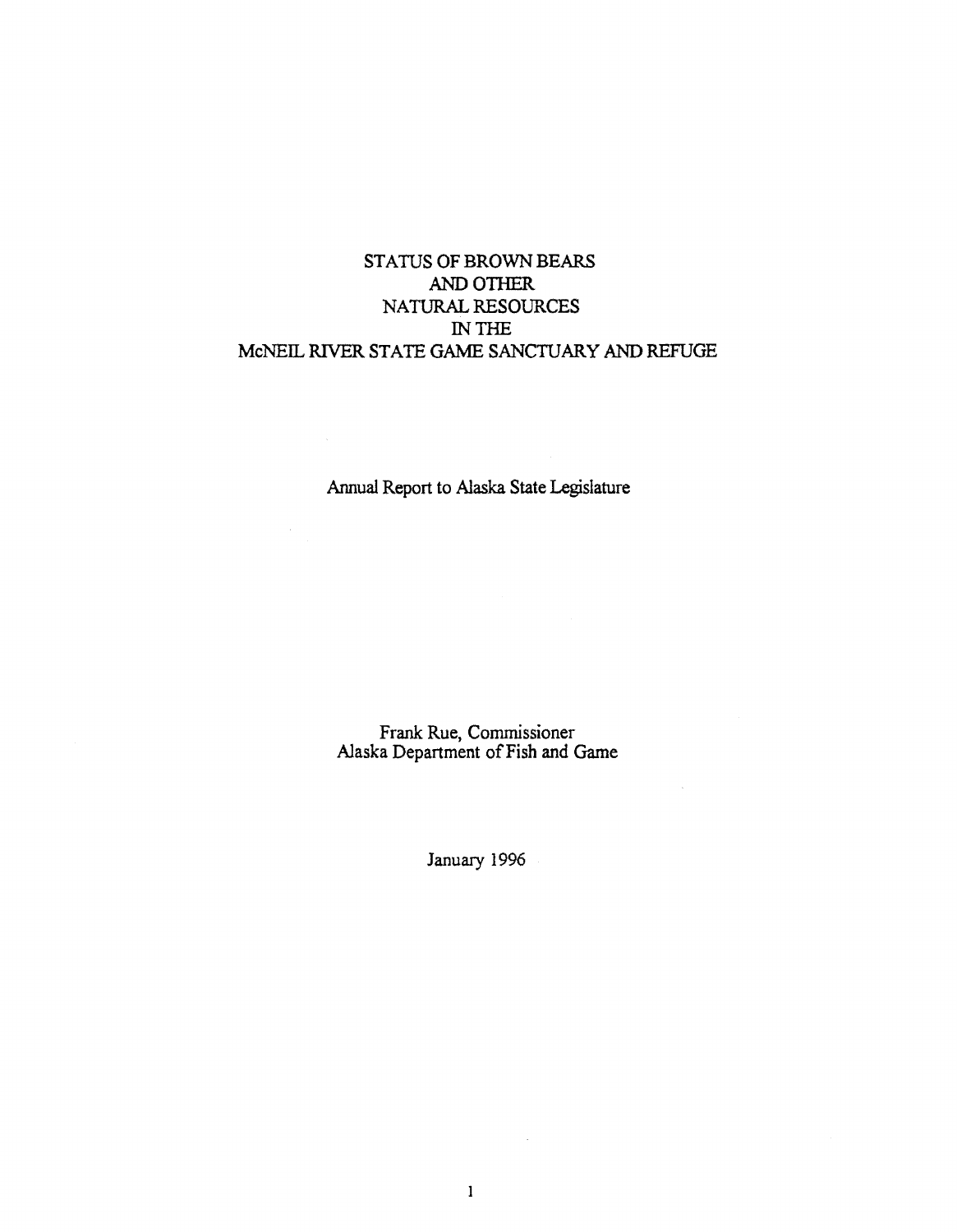# Executive Summary

The draft McNeil River State Game Sanctuary and Refuge Management Plan was available for public review and will be finalized in September I 996. The interagency plan will provide guidelines for land use activities in the sanctuary and refuge.

The Board of Game, in October 1995, closed the refuge to brown bear hunting, effective July 1, 1996. One brown bear was killed during the fall 1995 hunting season. Four brown bear hunting permits, selected in May 1995, are valid for the spring 1996 season. It is not known how many permits will be used.

A total of 83 recognizable bears were observed in the sanctuary during the 1995 season; the same number as seen in 1994. The number of bear-use days was up slightly (four percent) from the previous season, ending a decline that began in 1989. The decline appears to be related to poor salmon returns to the sanctuary.

Public use of the sanctuary averaged 8.8 persons/day, with 212 permittees (standby and drawing combined). A total of 1,486 applications were received for the 280 permits; declining for the second year. All 15 special permits were issued by the department.

Sockeye salmon escapement index to Mikfik Creek totaled 10,050 fish. Very little commercial harvest was directed at this stock. The entire run of chum salmon entered McNeil River.

.,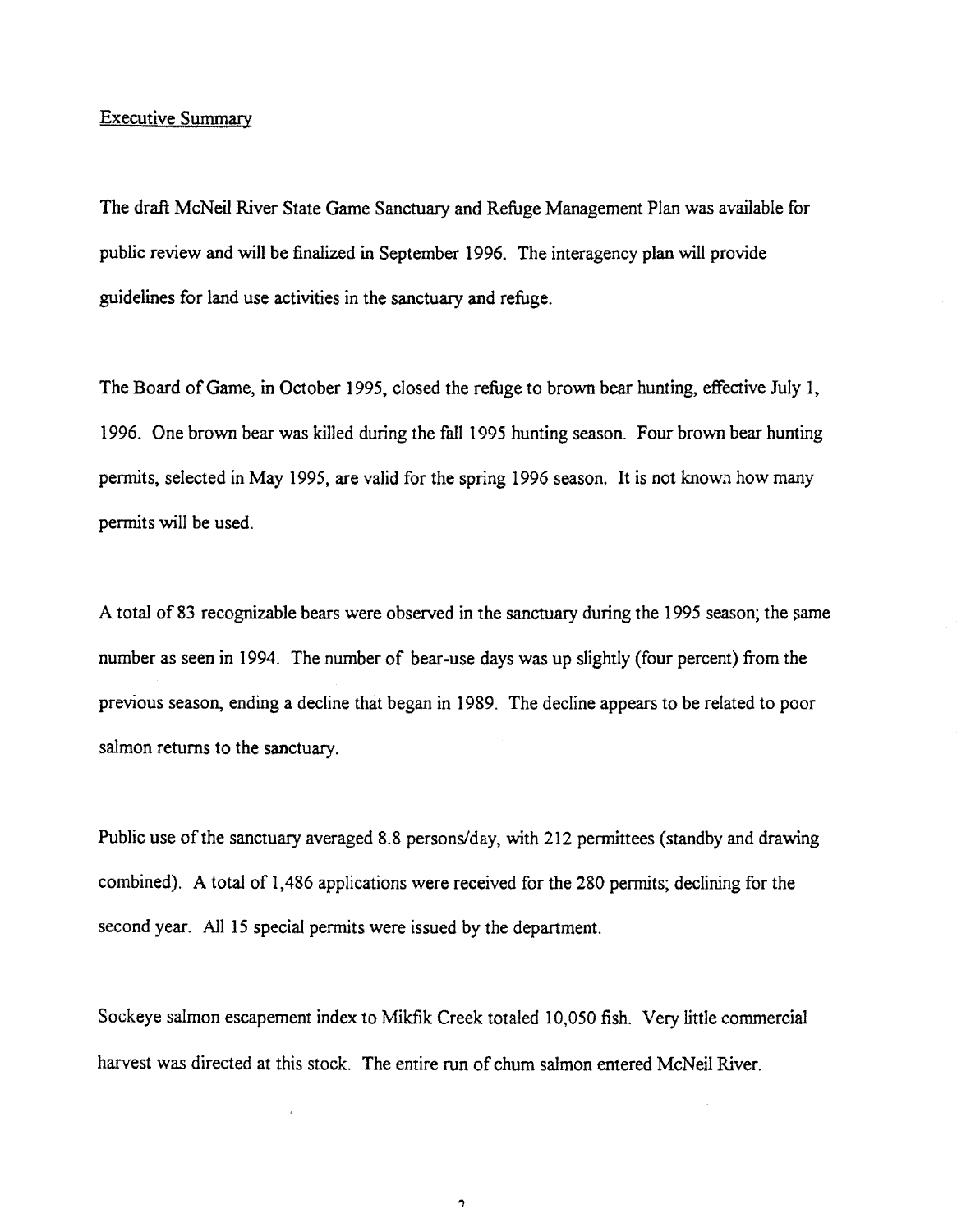However, the escapement index of 14,400 was significantly less than the minimum goal of 20,000 fish.

A new staff facility was constructed this season, replacing an old structure used since the early 1970s. A research program was initiated by a UAF graduate student to investigate the relationship between chum salmon and brown bears in the sanctuary.

 $\mathbf{R}$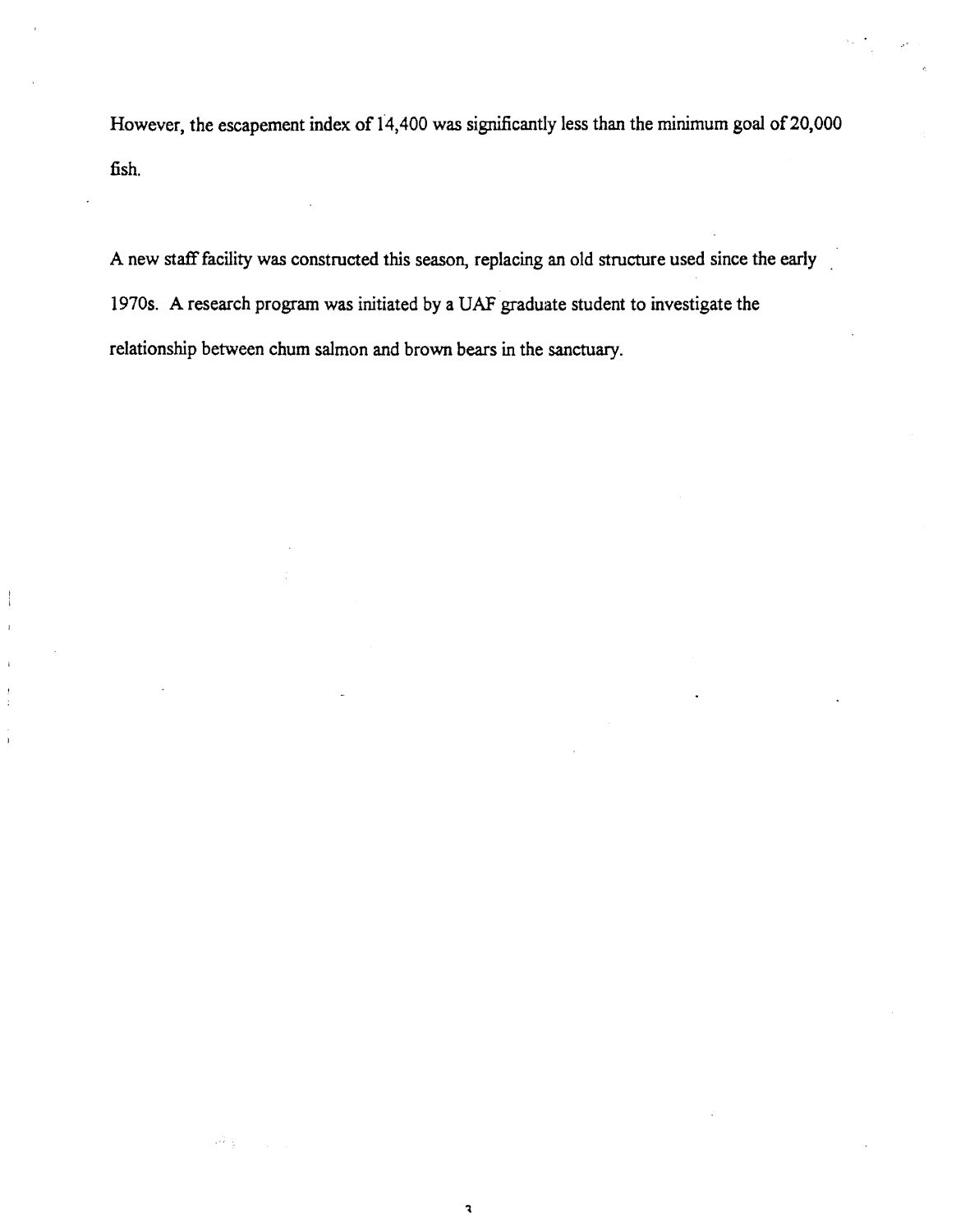# Introduction

The Alaska State Legislature passed legislation (AS 16.20.160) in May 1991, which expanded the McNeil River State Game Sanctuary and created the McNeil River State Game Refuge. The legislation became effective on January 1, 1993, when the Commissioner of Fish and Game certified the Paint River fish ladder as operational.

The sanctuary was established to (1) provide permanent protection for brown bears and other fish and wildlife populations and their habitats so that these resources may be preserved for scientific, aesthetic, and educational purposes; (2) manage human use and activities in a way that is compatible with the permanent protection of brown bears and other purposes described in (I) and, to manage uses and activities that would maintain and enhance the unique bear viewing opportunities within the sanctuary; and (3) provide opportunities that are compatible with ( 1) for wildlife viewing, fisheries enhancement, fishing, temporary safe anchorage, and other activities.

The refuge was established for similar, but somewhat different purposes. The differences are that human uses and activities in the refuge are to be managed to maintain and enhance the unique bear viewing opportunities within the sanctuary, that opportunities for brown bear hunting shall be detennined by the Board of Game, and that mineral entry is allowed.

The statute requires the Commissioner of Fish and Game submit an annual report to the legislature regarding status of brown bears and other fish and wildlife resources within the

 $\mathbf{1}$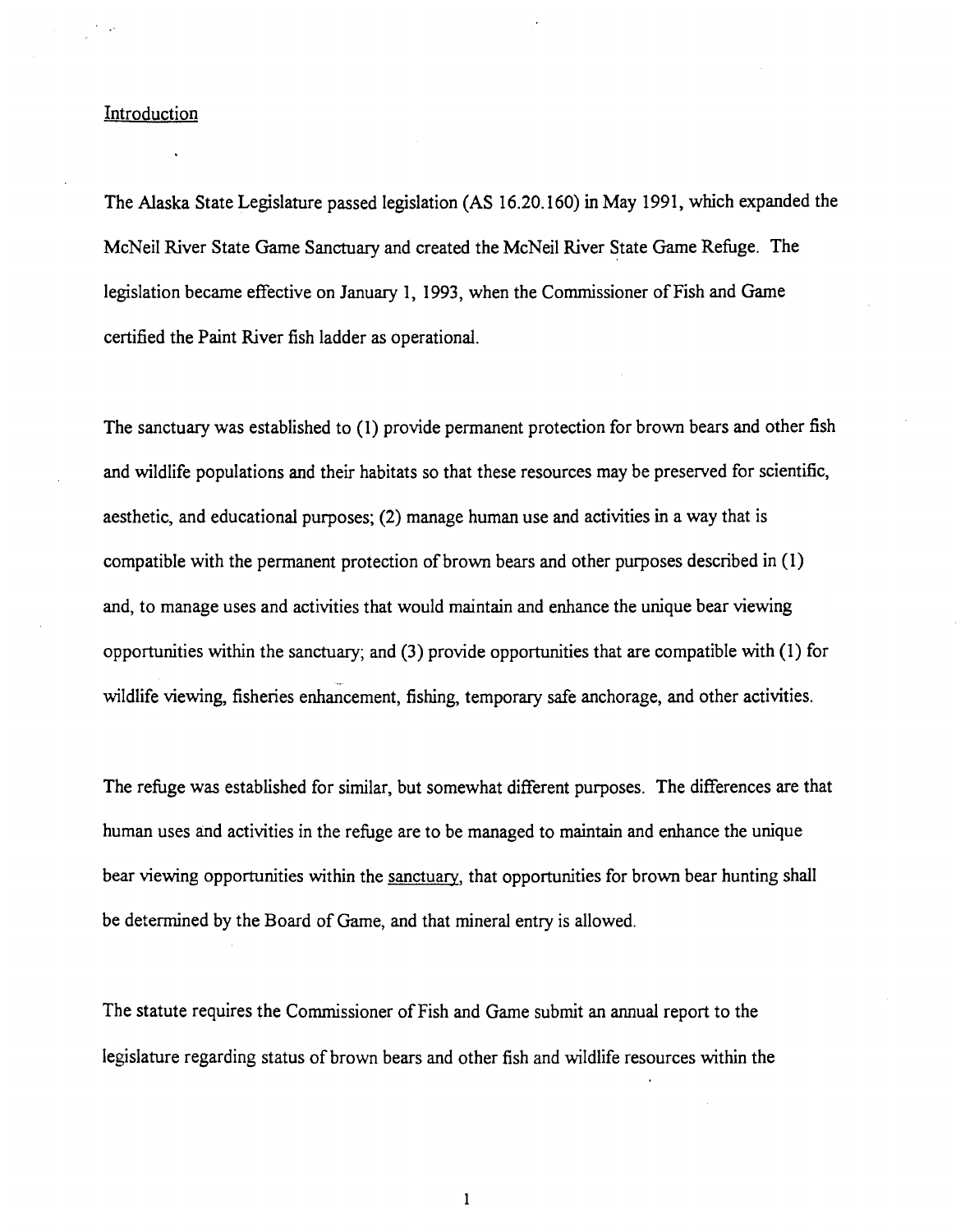sanctuary and refuge and effects of fishing and fishery enhancement activities on these resources. This report is provided in response to that requirement.

# Land Status

All land in the newly established refuge and sanctuary extensions is state-owned or tentatively approved, except 14 sections that encompass Chenik Lake and Chenik Head. These sections were jointly selected by the state and Seldovia Native Corporation. They are not subject to refuge authority unless they become tentatively approved state land.

The Department of Fish and Game is not aware of any new developments in the court case regarding this property. To our knowledge, the case between CIRI and Seldovia Native Corporation is still pending.

A private commercial interest is continuing efforts to obtain a lease for approximately 10 acres of land in the Chenik Head area. This site contains several nonpermitted buildings that serve as the headquarters for a private bear watching/wilderness retreat enterprise. The Department of Fish and Game has previously recommended that BLM deny the lease application until the land ownership question is resolved. In further discussions with the Department of Natural Resources, Division of Lands, the Department of Fish and Game agreed with a recommendation to offer the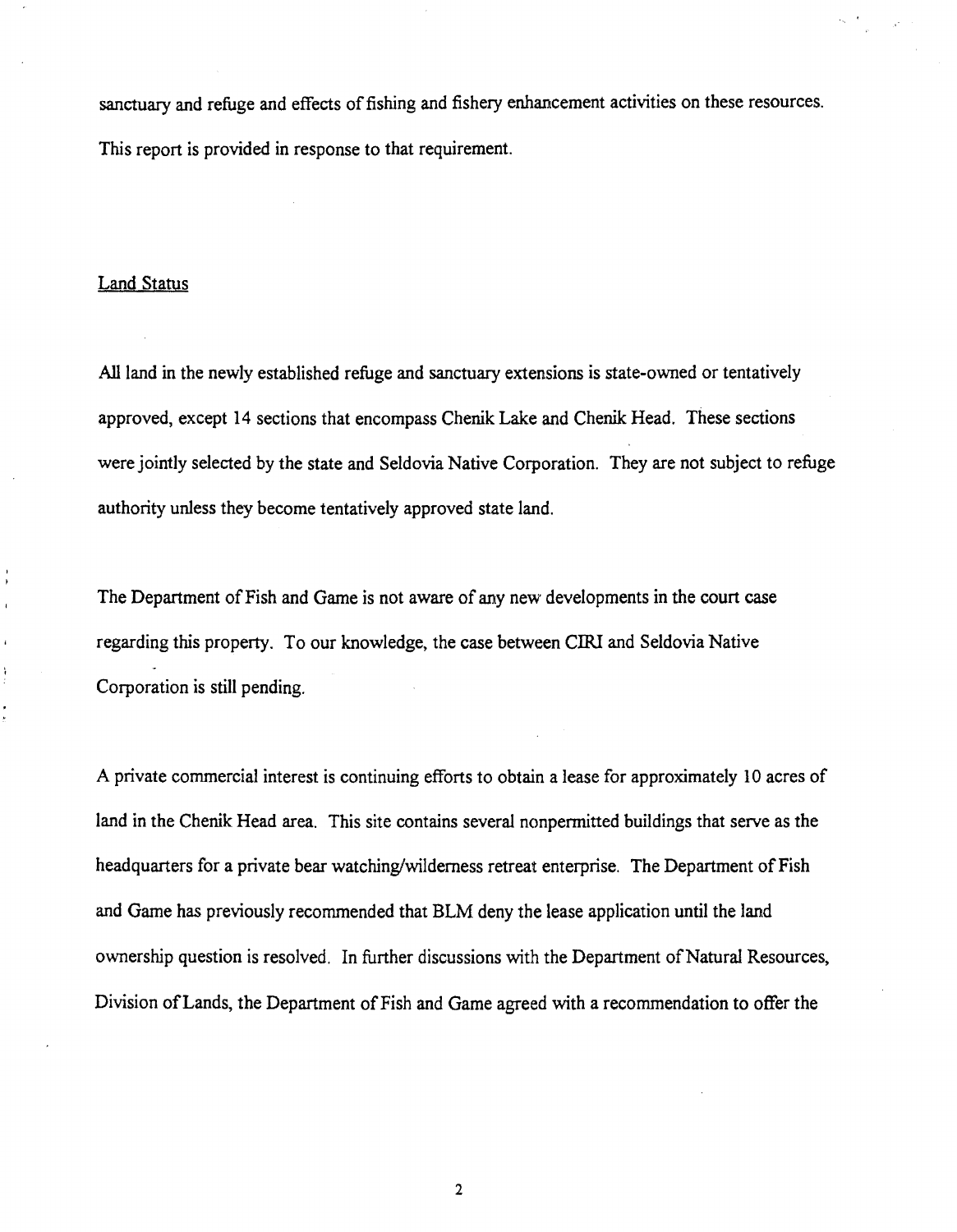applicant a ten-year nontransferable, nonrenewable lease for the site. The applicant has refused that offer.

A section of the recently completed land management plan addresses commercial facilities in the refuge. This section would be used to guide future decisions regarding commercial facilities. .

#### Regulatory Changes and Management Plan

The Department of Fish and Game, through an interagency planning team consisting of representatives from state, federal, and local agencies, developed a draft McNeil River State Game Sanctuary and Refuge Management Plan. The draft plan was available for public review and comment in November 1995 with comments being accepted until February 15, 1996. The final plan will address public comments and be available for distribution in September 1996.

The legislation establishing the refuge stated that the Board of Game would determine the status of brown bear hunting in that area. Several previous efforts had been made by the public to close the refuge to brown bear hunting. The public believed that some individual bears that used the McNeil Sanctuary would be in jeopardy if hunting in the refuge continued. The position of the board was that the brown bear population was not threatened and a limited permit hunt was reasonable. The board had approved a drawing permit hunt for the refuge and adjacent area, with four permits available for each hunting period—fall 1995 and spring 1996.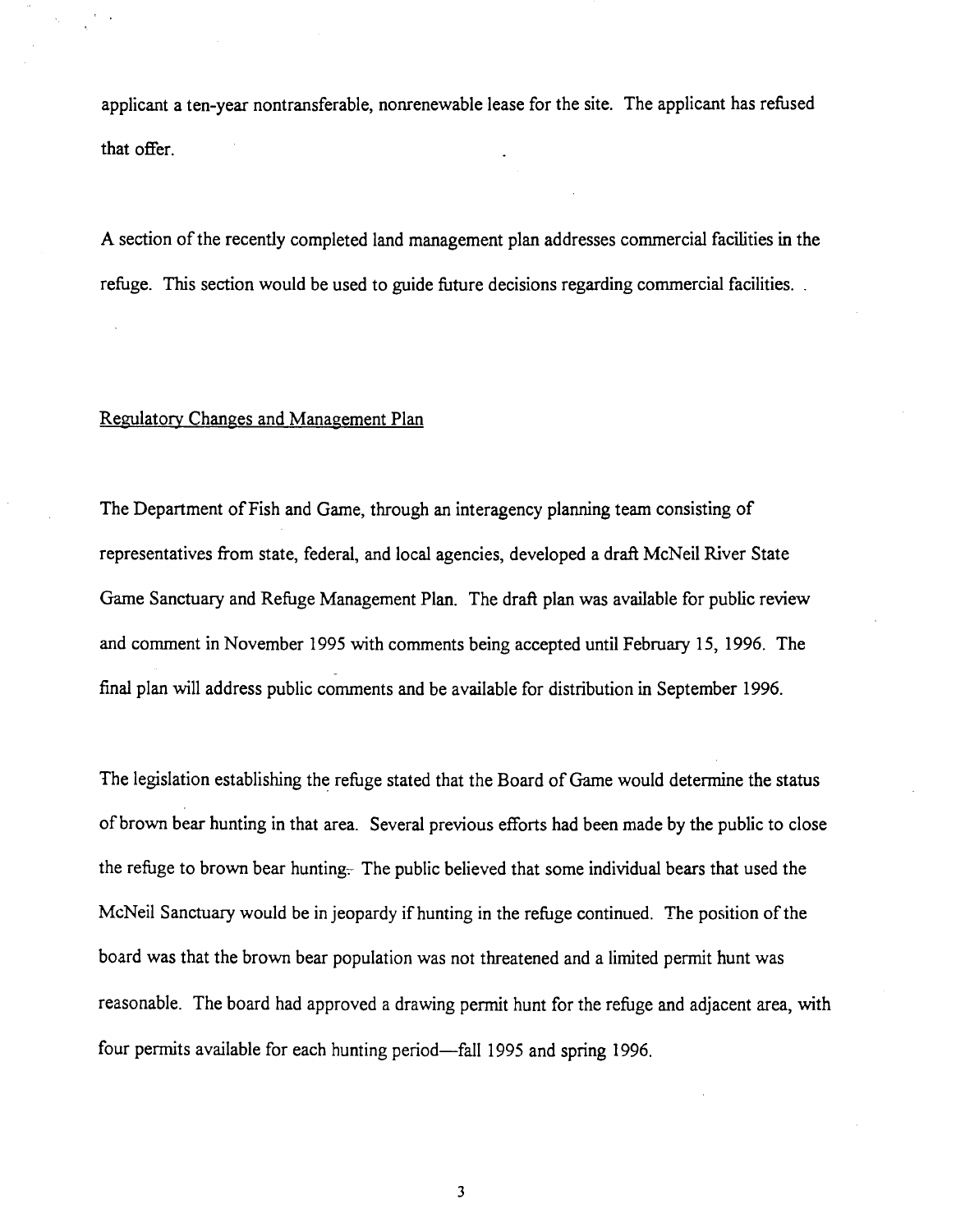The Board of Game met in October 1995 and considered a proposal to eliminate brown bear hunting within the refuge and adjacent area. After considerable discussion and debate by the board, a proposal was approved that closed brown bear hunting in the McNeil River State Game Refuge. That regulatory action will take effect July 1, 1996.

Additionally, a Board of Game regulation restricting successful viewing permit holders to one visit every four years went into effect on July 1, 1995. This regulation did not affect the 1995 permit drawing, as that procedure was completed prior to the effective date; however, it will influence the 1996 application process.

# Brown Bear Status

J

Sanctuary staff record the number and sex of bears observed at Mikfik Creek, McNeil Falls, and other portions of the sanctuary during June, July, and August. The number of recognizable bears, excluding cubs, observed in the sanctuary during 1995 totaled 83 (Figure 1), which is the same number identified during the 1994 season (Table 1). Except for the 1993 record number of 90 recognizable bears, the number of bears using the sanctuary has been relatively stable during recent years. The 1990-94 average number of identified bears was 84.4, similar to the 1995 total.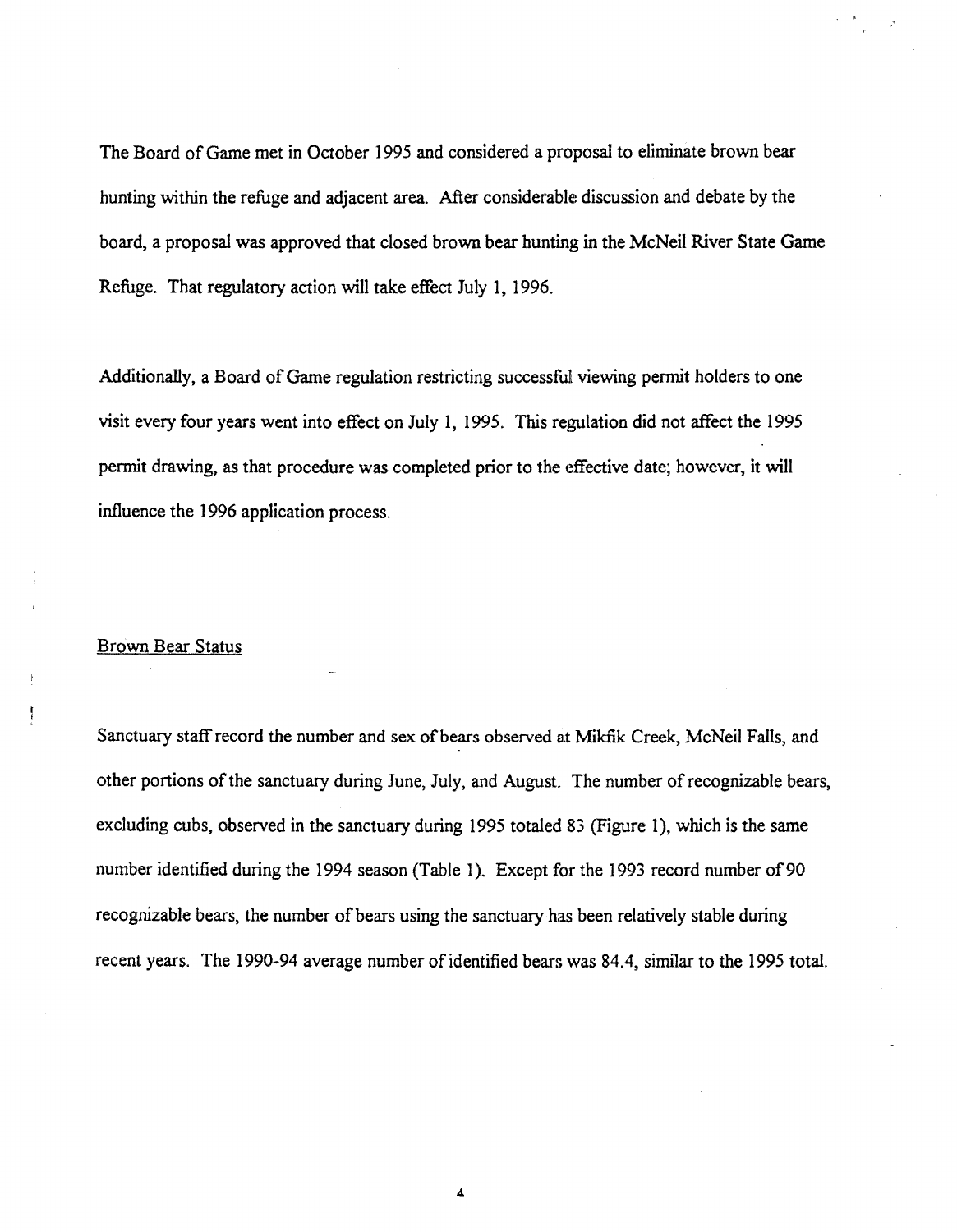A method used to determine bear use in the sanctuary is to record the number of bear-use days. A bear-use day is any portion of a day that a recognizable adult or sub-adult bear (cubs are excluded) is observed in the sanctuary. Sightings are made on an opportunistic basis, and therefore represents the minimum number of bear-use days for the area.

A total of 1,741 adult and sub-adult bear-use days were recorded for the 1995 season (Table 2). This is only a slight (four percent) increase over the 1994 recorded use of 1,661 bear-use days, and reverses the observed decline in bear-use days that began in 1989. The decline in bear-use days appears to be related to the consecutive poor returns of chum salmon to the McNeil River. The low salmon returns may influence the number of days that an individual bear stays at the sanctuary, and therefore the total number of bear-use days; while at the same time not affecting the total number of bears using the area. Bear use in other portions of the sanctuary, such as Mikfik Creek and the intertidal area, contributes to the bear-use day total. However, division staff believe that continued low salmon returns will eventually influence the number of bears using the sanctuary, particularly if other sources of salmon become available.

Numbers of available salmon and related bear activity at McNeil Falls declined rapidly in late July, normally when a peak in use is just starting. By early August, there were occasions when no bears were visible from the viewing platform. Maintaining substantial salmon returns to McNeil River is a critical factor in providing a quality viewing experience and, obviously, in protecting the salmon stocks for all user groups in Alaska. The Division of Commercial Fisheries Management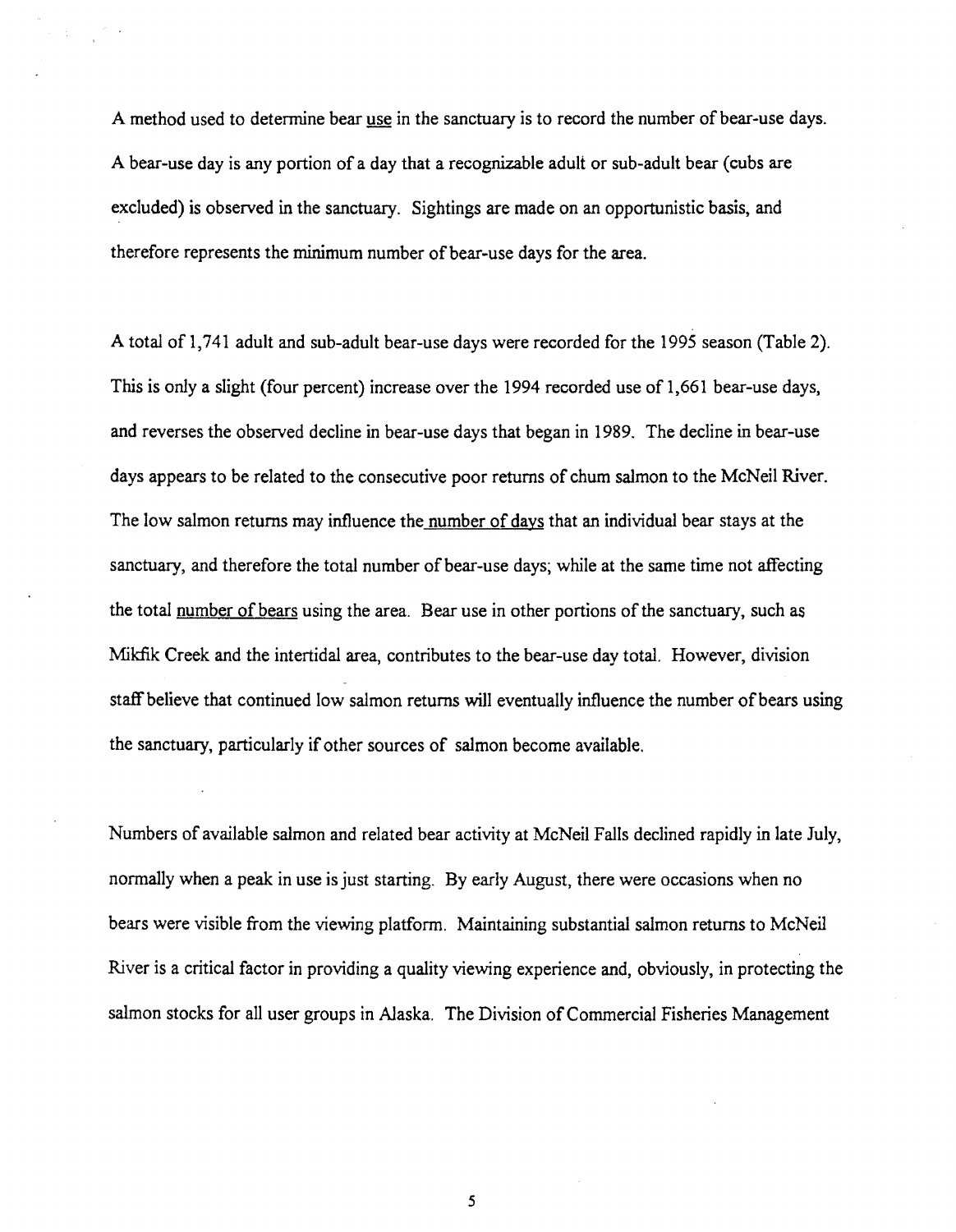and Development has recognized this situation and is continuing cooperative efforts with the Division of Wildlife Conservation in management of the area.

# Maximum Daily Counts

In early 1993, during development of the McNeil River State Game Sanctuary and Refuge Operational Management Plan, the public advisory group determined that a consistent, reliable method of determining fluctuations in bear numbers was needed. To address that concern, a "bear threshold criterion" was established and identified as a predetermined level of change in the population that would trigger an assessment of potential factors that may be adversely affecting the bear population or the sanctuary viewing program. The necessary statistical test, developed by division statistical staff, is based on the proven Shewhart-CUSUM quality control test. The test will detect large, short-term declines and gradual, long-term drift in the average number of bears.

Maximum daily counts, consistently collected at McNeil Falls from 1983 to 1992, were averaged to establish a standard of 48.6 bears as the benchmark for maintaining bear numbers and viewing opportunity. The median maximum count will be compared annually with the predetermined lower level of change to determine whether the number of bears observed is within the range of normal fluctuations. If the median annual maximum count drops below the threshold level of 41 bears, then this will trigger an investigation of probable causes.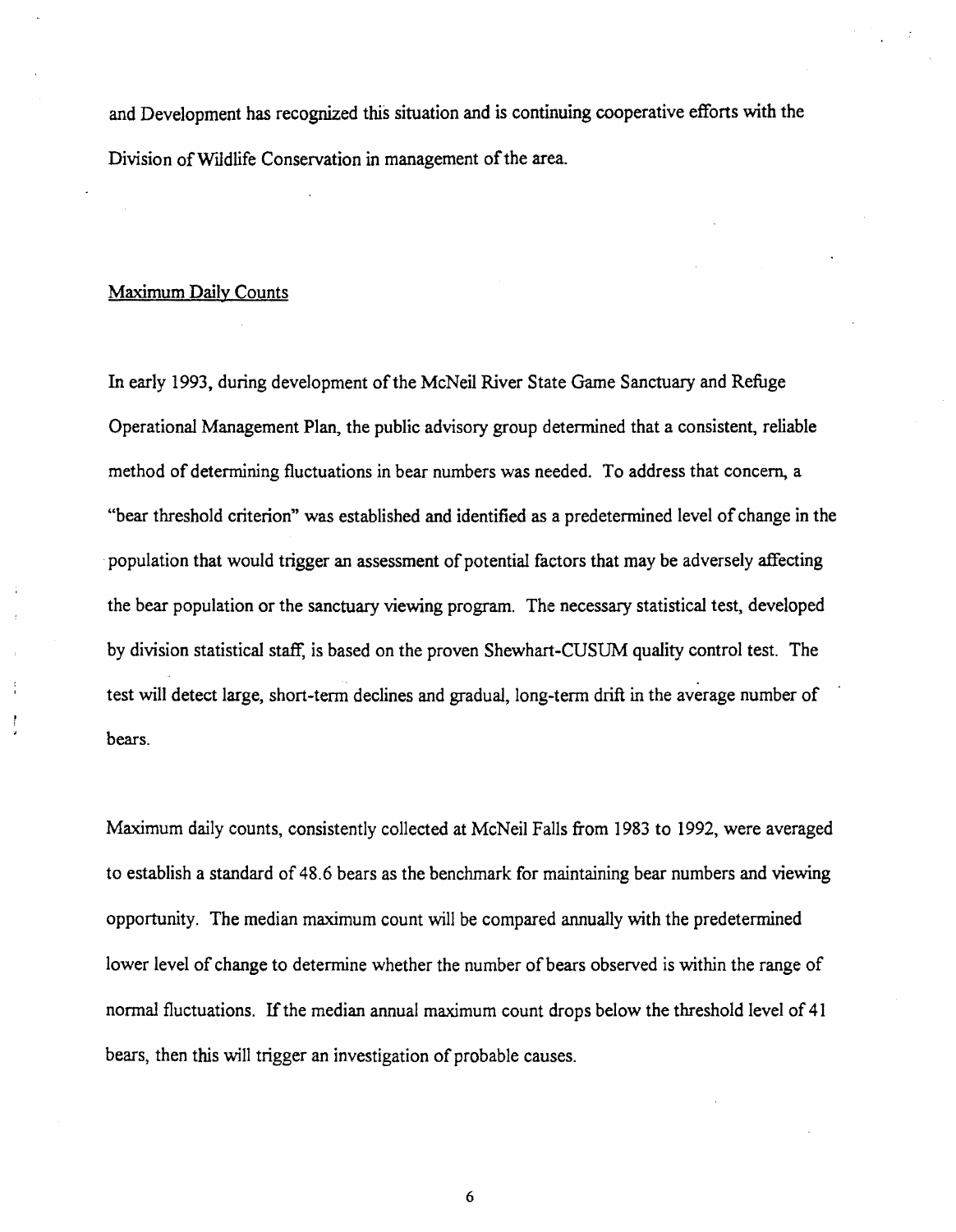In 1995, the median annual maximum count was 40.0 bears, and appears to have broken the lower threshold level for the season (Figure 2). However, in reviewing the original data, staff have determined there is a methodological explanation for the low counts in 1994 and 1995. Because of the new techniques being utilized, the daily maximum number of bears in sight was not consistently noted during 1994 and 1995. Typically, a count of the maximum number of bears in sight is slightly higher than the highest of the systematic daily counts conducted regularly every one-half hour regardless of bear numbers. This appears to be the case for the last two years. Consequently, the median annual maximum count was artificially low, and in 1995 broke the threshold level of41 bears. Staff have had additional training on the new techniques; data collection is now standardized, and data collection problems will not be repeated.

# Public Use

A permit is required for access to the sanctuary. In 1993, a new system was in place that required both regular and standby permits to be issued through a lottery process. This system was established to reduce stafftime required to manage the previous standby system and to reduce the potential for members of the public to receive more than one permit per year. The period when permits are required to visit bear viewing areas was extended to June 7 (from June 15) to increase viewing opportunity. Lottery permits are also still required for July and August.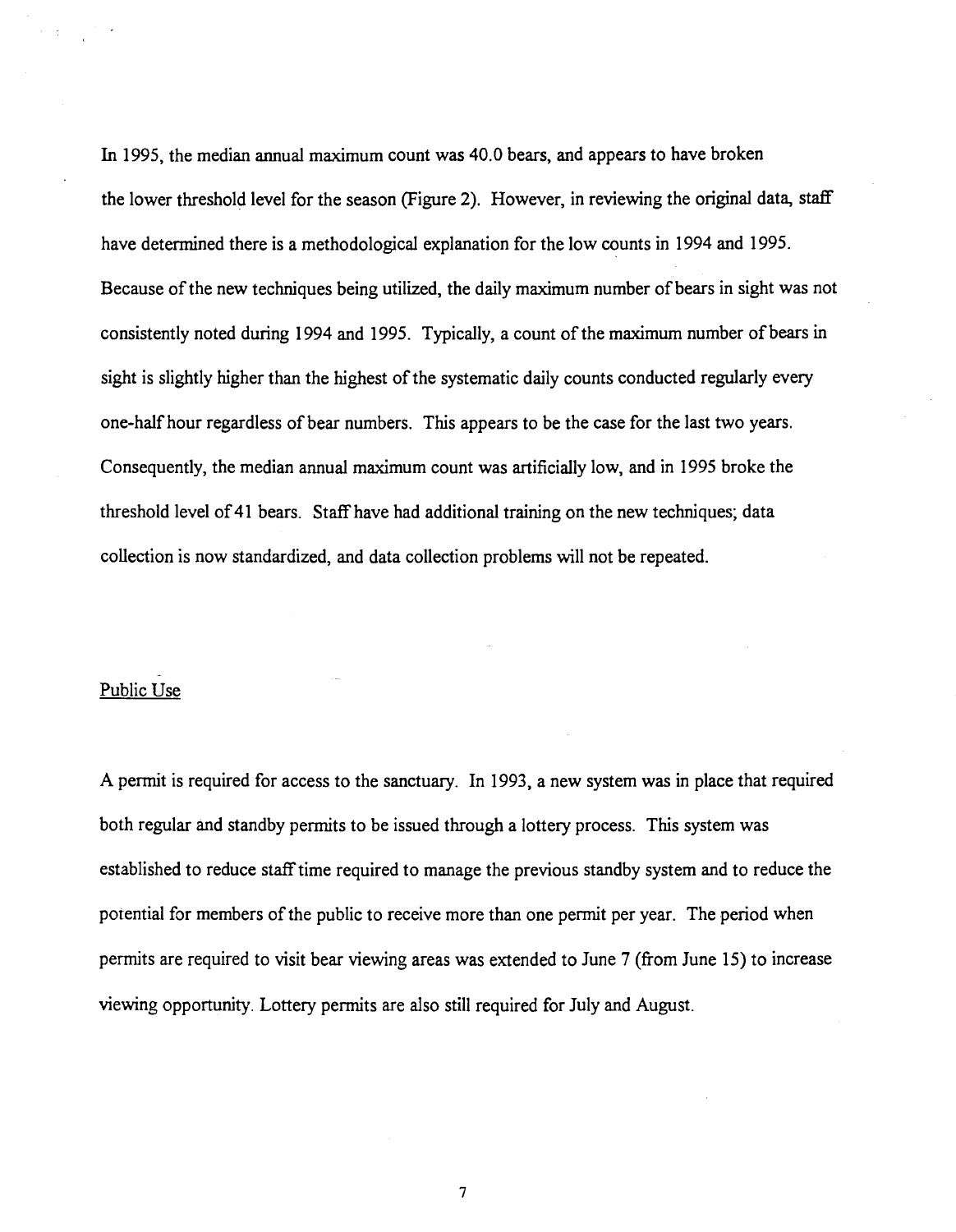The number of people taken to a bear viewing area is limited to ten per day. In 1995, from June 7 to August 25, an average of 8.8 people per day visited bear viewing areas in the sanctuary (Table 3). A sanctuary goal is to maximize the number ofbear viewers within this constraint. However, all time slots are not always filled despite use of standby permits, primarily because occasional periods of stormy weather dampen visitors' enthusiasm to view bears. Additionally, bear viewing is less reliable at both ends of the season, and some vacancies occur as people cancel their visits to the sanctuary.

In 1995, ADF&G received 1,486 applications for the 280 available permits (185 regular and 95 standby). This represents a decline in permit applications for the second year in a row (Table 4). The 1990-1994 average number of applications was 1,777. Staff have no information regarding the decline in applications except to note that application numbers have fluctuated considerably, especially after a media presentation on the sanctuary.

A total of212 people (standby and drawing permittees) visited the sanctuary in 1995. The number of visitors has shown a declining trend since 1990 (Table 4). The decline in public use has been expected and is related to regulatory changes established to address discrepancies in the permitting system. We anticipate that use will stabilize around the 225 visitor level with the permit system now in place.

 $\ddot{z}$ 

All fifteen special permits were issued for the 1995 season. Several significant media projects were conducted at the sanctuary this season, including filming for a major IMAX format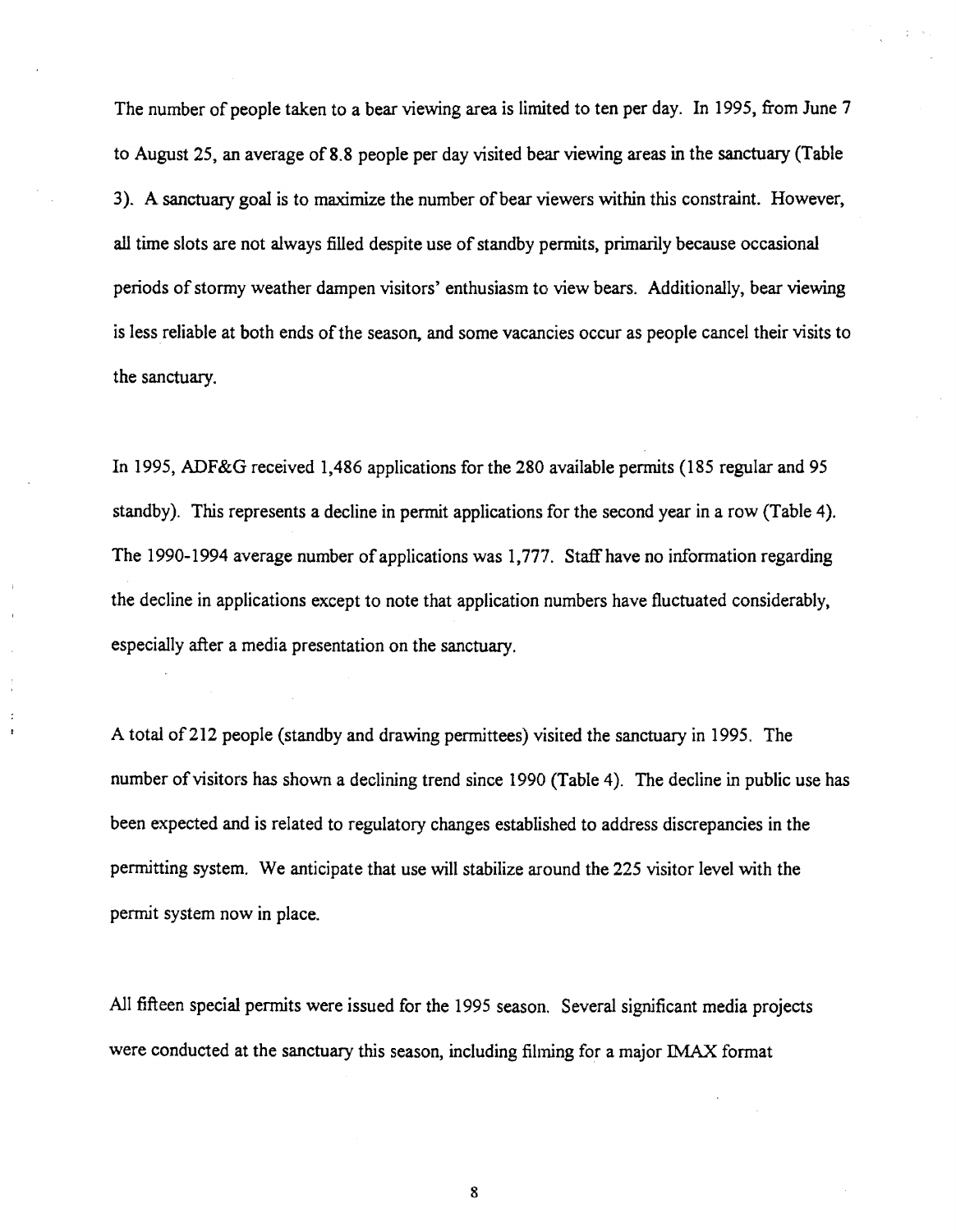production. This film is scheduled to be aired in 1997 to large audiences in major cities around the world. Additionally, the governor visited the sanctuary in July to obtain personal information regarding management of the sanctuary. The demand for special permits continues to be high and the department receives numerous requests each year. The criteria developed by the department for issuing these permits provides consistency during the review of future proposals.

#### Brown Bear Hunting

The sanctuary is closed to brown bear hunting.

Refuge statutory language leaves the decision to allow brown bear hunting with the Board of Game. At the fall 1991 meeting, the board adopted a registration hunt for three bears per year for the refuge and adjacent Amakdedori Creek drainage. Five bears were reported taken in this area during the fall 1991 season, and ADF&G closed the spring 1992 hunting season by emergency erder. Brown bear hunting seasons on the Alaska Peninsula are only open in the fall of years ending with odd numbers and in the spring of even years. Therefore, the next scheduled hunting season was October 1993. ADF&G extended the emergency order closing this area to hunting pending the board's decision on the bear hunting issue in November 1993.

During the fall 1993 board meeting, a lottery permit drawing, with up to twelve lottery pennits issued, was established by the board to allow limited bear hunting to continue in the area. The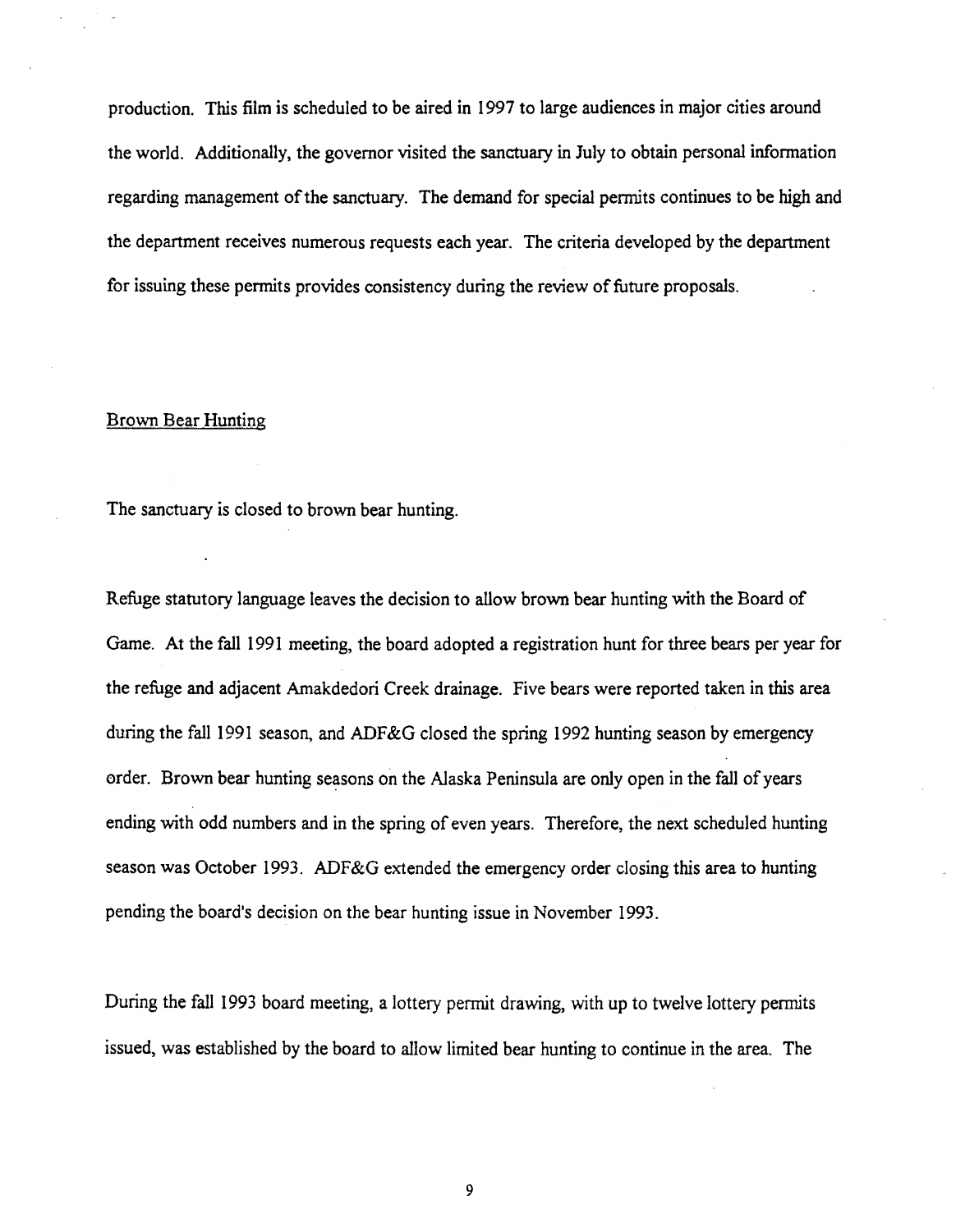spring 1994 bear season remained closed because the board actions of fall 1993 would not be in effect until July 1, 1994.

A total of eight lottery permits, four for fall 1995 and four for spring 1996 brown bear hunting seasons, were drawn in May 1995 amid considerable public interest and controversy. Only one permit winner reported hunting in the area during fall 1995 and that hunter was successful. As of this writing, the spring 1996 season has not started.

#### **Bear Mortality**

Since 1976 (initial year of record keeping), observed mortality of cubs (of all ages) has been about 1.4 per season. This includes mortality from all causes including infanticide, drowning, and separation from females.

In 1995, two individual cubs of the year (COY) from two separate litters were killed by other bears. On July 25, two females, one with a litter of three COY and another with two COY, were observed in the same area and then disappeared from staff view into streamside brush. A short time later, the one female was seen with a dead cub in her mouth and the second was later observed with only one cub. It is presumed that the first female killed one of the second female's cubs, because the first was later observed with her three COY. On July 28, an unidentified COY was seen dead at McNeil Falls when an unidentified female with one COY of her own, was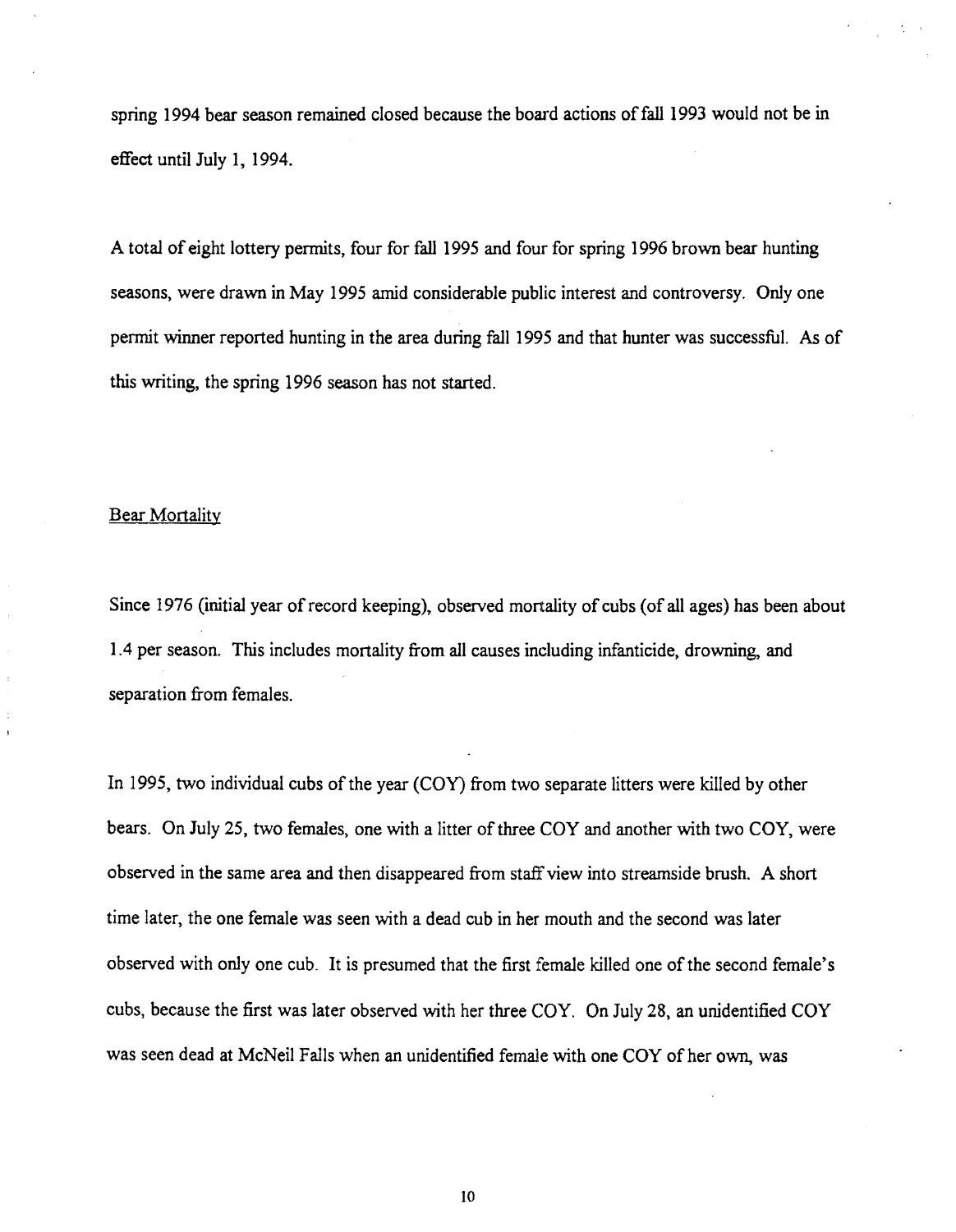observed to pick up the cub carcass in her mouth, drop it, and then move away with her cub. No other details of this incident are known.

#### Sport Fishing

Sport fishing occurs in McNeil Lagoon and Chenik Creek but is incidental to bear viewing activities. The only area that attracts significant sport fishing interest is the lower Kamishak River. Due to low sampling effort and questionnaire returns, the Division of Sport Fish's annual survey of sport anglers does not accurately portray angler effort on the Kamishak River.

To address this problem, the department included an angler reporting requirement for lodges receiving special area operating pennits for the Kamishak River portion of the sanctuary. Six lodges operating in the area during July, August, and September reported a total of 698 individual anglers catching 820 coho, 245 chum, 81 pink, and 1,484 Dolly Varden. During that period, anglers also observed bears a total of 130 times along the river.

#### Commercial Fisheries

Sockeye salmon returns within the sanctuary were strong enough to provide good spawning escapements and a small harvestable surplus. Once again the 1995 sockeye return to Mikfik Creek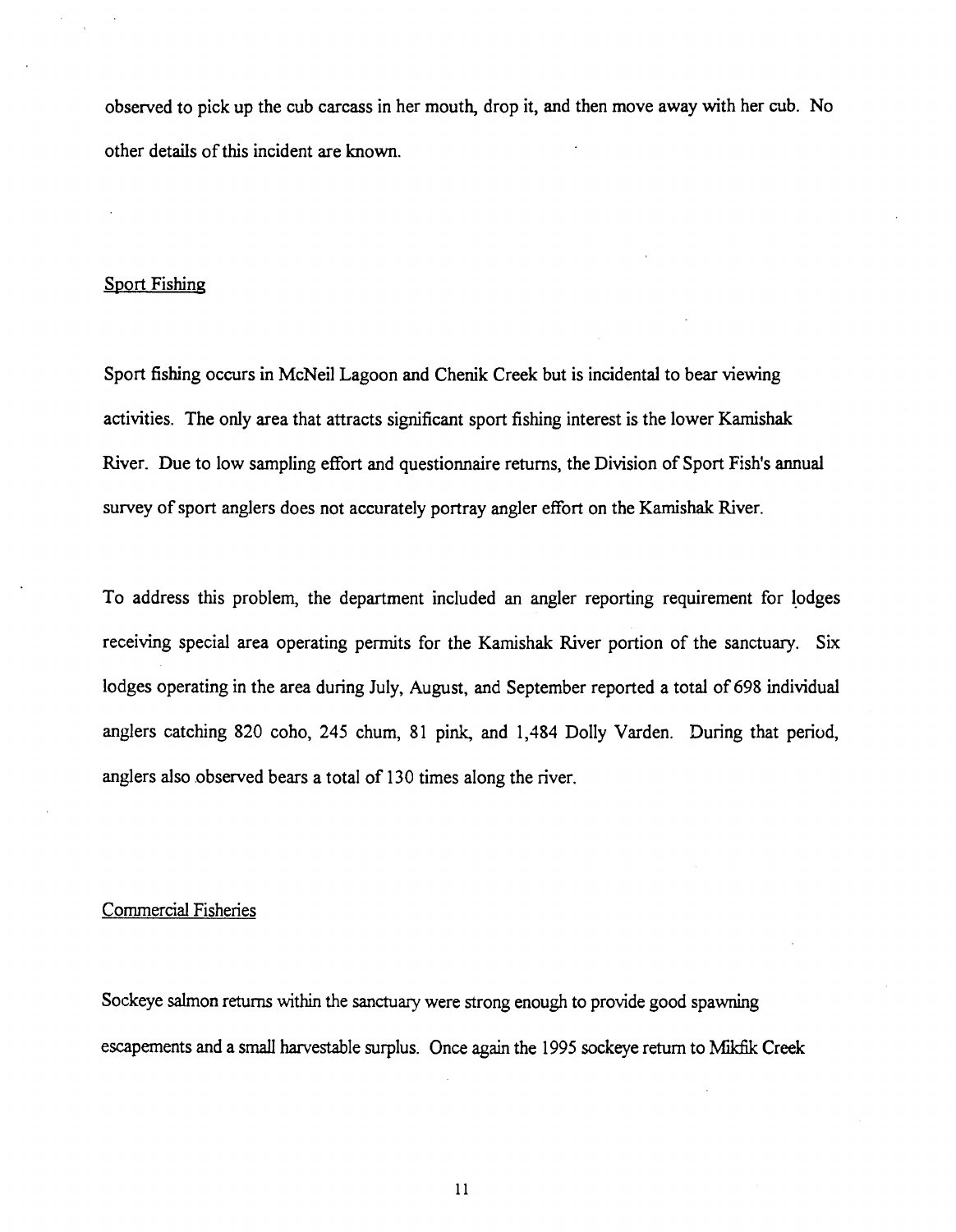attracted very little commercial fishing effort, and virtually the entire run entered the system to spawn. The estimated escapement index of 10,050 sockeyes exceeded the desired goal of 5,000-7,000 by 3,000 fish.

The 1995 commercial harvest of chum salmon in the Kamishak Bay District totaled 10,300 fish, well below average for a seventh consecutive year. However, 92 percent of these fish were taken in the northern end of the district and none were caught in the McNeil River Subdistrict. Like previous years, the entire chum salmon run to McNeil River was allowed into the system to spawn. Even so, the chum salmon escapement index of 14,400 was significantly below the minimum goal of 20,000 fish. This marks the sixth straight year that the McNeil River chum salmon run has failed to meet the desired escapement level despite the absence of significant commercial harvests.

#### Fisheries Enhancement

 $\mathbf{f}$ 

Fisheries enhancement continues to play a major role in Lower Cook Inlet (LCI) salmon production. Enhancement and rehabilitation projects have made substantial contributions to commercial fishing harvests in the Kamishak Bay District. However, sockeye salmon returns to the Paint River enhancement project in 1995 were again poor, as they have been for the past several years. No commercial harvest occurred, since only about 250 fish returned. The run strength was insufficient to warrant opening the ladder to fish passage for a fourth straight year.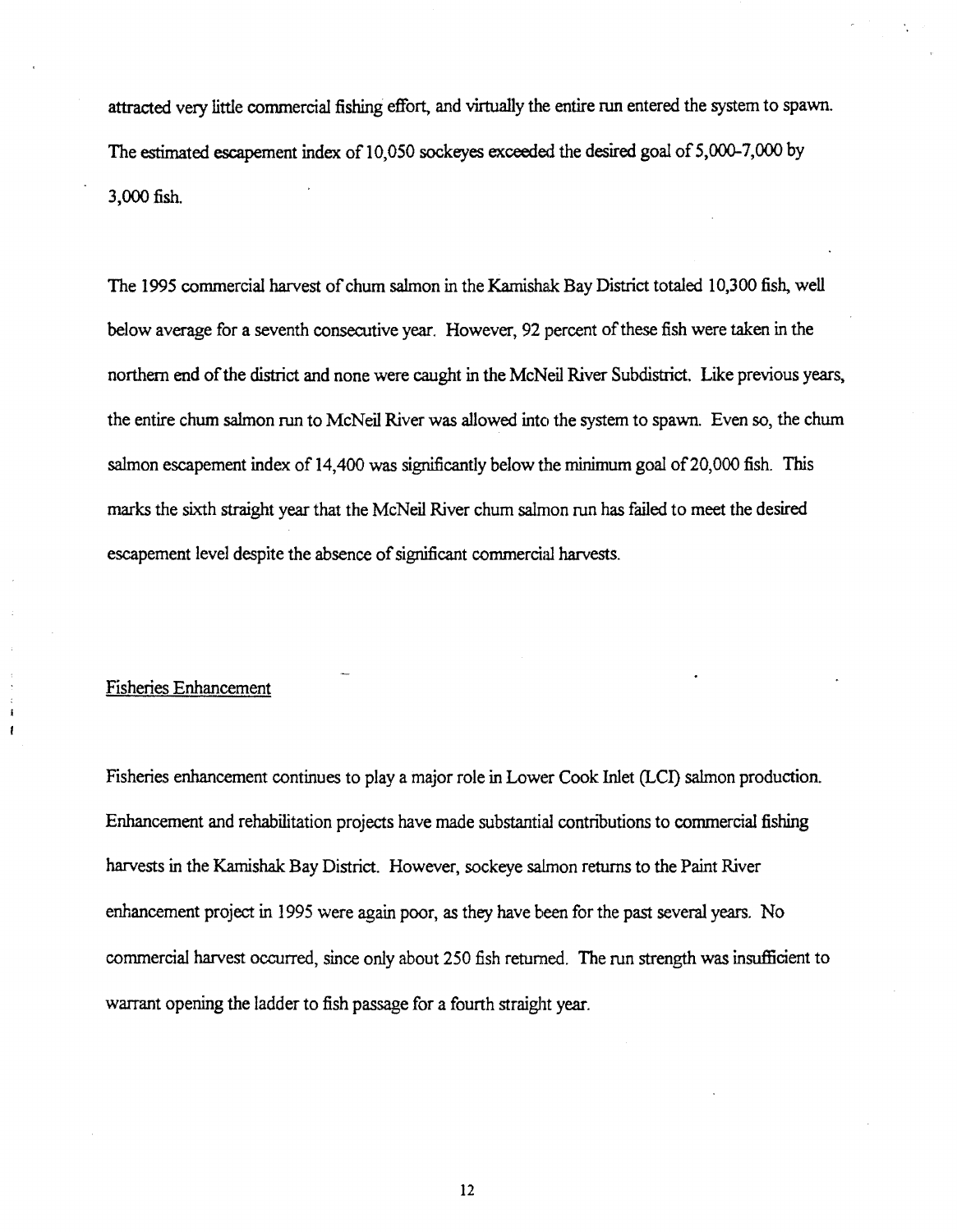The Paint River Lakes were first stocked with sockeye fry in 1986 in an effort to develop a new sockeye salmon return to the drainage, which is blocked to upstream salmon migration by a steep waterfall at tidewater. From 1991 to 1995, approximately 600,000-750,000 sockeye fry have been stocked annually in the Paint River Lakes. Although construction of the Paint River fish ladder was completed in October 1991, the number ofreturning adults has only ranged from 250 to 800 fish. Consequently, the structure has never been opened to allow fish passage upstream through the ladder system. The low returns may be related to the current low productivity potential and high predation within both lake systems.

Cook Inlet Aquaculture Association continues to evaluate other suitable sockeye salmon broodstocks from the west side of Cook Inlet as potential replacements for the Tustamena sockeye stock that has been repeatedly released into the Paint River Lakes. Pink and chum salmon broodstock development is also being evaluated but is currently on hold until an adequate funding source is secured.

The Tustemena sockeye stock has also been used to stock Chenik Lake for many years. This sockeye salmon enhancement project has contributed substantially to the LCI commercial seine fishery. For example, in 1988 a new historic high record return to Chenik Lake was documented at 173,000 sockeye salmon, representing over 50 percent of the entire LCI commercial sockeye harvest. However, in recent years this contribution has declined significantly.

Due to expected weak returns to the Chenik Lake enhancement project, the Chenik Subdistrict remained closed to fishing this season. Unfortunately, the closure failed to boost returns, as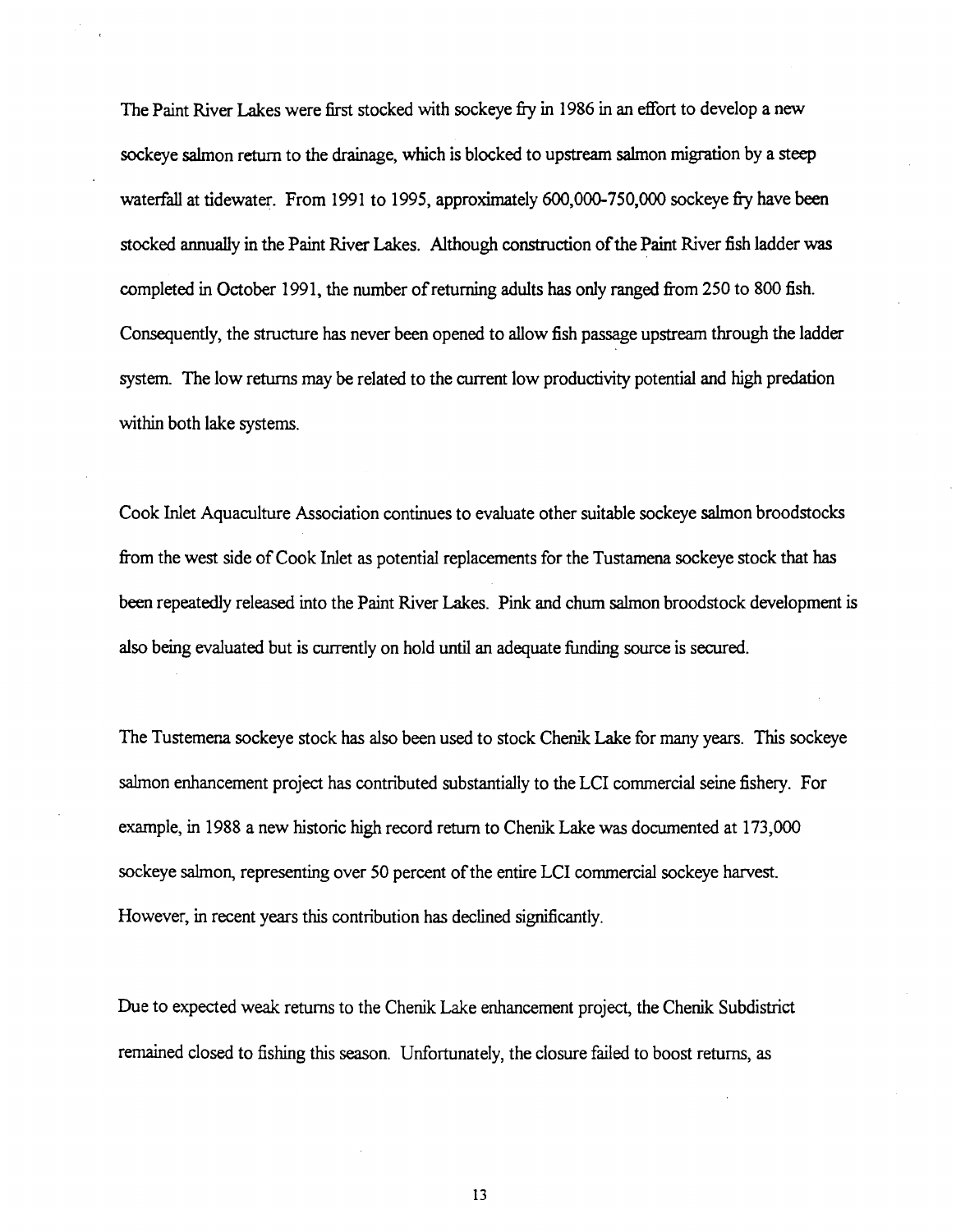escapement past the Chenik Creek weir totaled only 1,086 fish. The 1995 sockeye salmon outmigration from Chenik Lake totaled approximately 12,250 smolts.

Results of sockeye salmon returns to other enhancement projects in the Kamishak Bay District were somewhat more encouraging in 1995. Kirschner Lake and the relatively new Bruin Lake stocking project produced a combined commercial harvest totaling 33,600 fish.

#### Research Activities

Beginning in 1995, a University of Alaska Fairbanks graduate student began a study on the relationship between chum salmon and brown bear at McNeil Sanctuary. Major questions the study will focus on include determining the total number of chum salmon caught by different sex and age classes of bears at the falls, and stream life of chum salmon in McNeil River.

Efforts to collect this information included systematic sampling scans to determine bear fishing effort and success at the falls. This information has been collected previously; however, the new sampling scheme will provide increased statistical validity.

An effort to catch and visually tag immigrating salmon was also initiated in 1995. Relatively few tags were placed on salmon because of the difficulty of catching an adequate sample of the small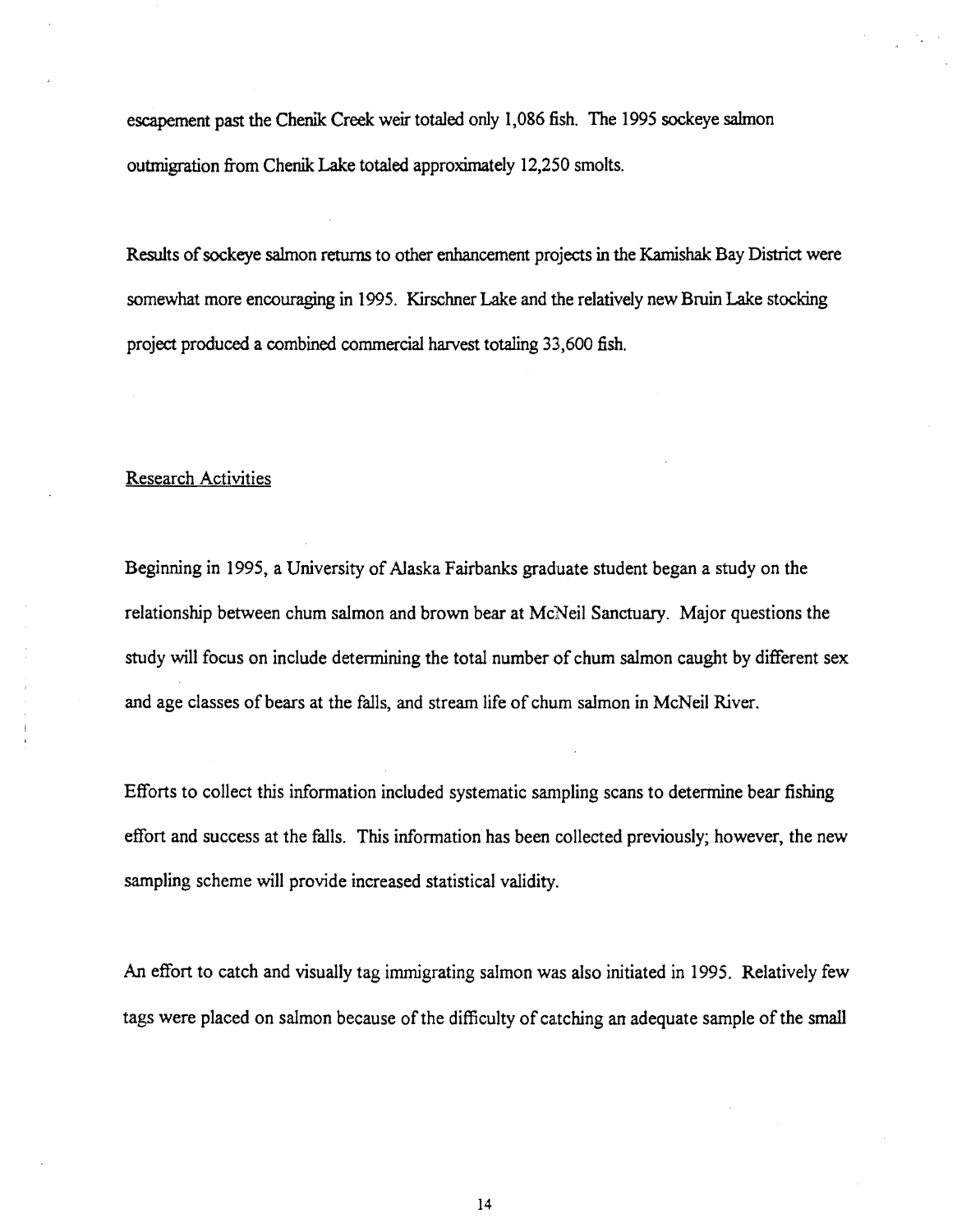return. Increased efforts will be made during the 1996 season. Stream life information is very important to fisheries managers, as it affects the escapement index used by department staff.

#### Construction Project

A new staff cabin was constructed at the sanctuary campground in May 1995. The facility replaces inadequate staff housing that has been in use since the early 1970s. A crew of six Division of Wildlife Conservation volunteers arrived on May 14 to begin construction. Materials were barged to the site on May 17, and construction was mostly completed by May 31. Additional work on the facility (painting and minor cleanup) was completed by other volunteers.

#### Volunteers

As mentioned, staff volunteers assisted in the preliminary construction of the new facility. Completion of the facility, and other sanctuary activities, was accomplished by volunteers representing various conservation groups. This is the third year that nondepartment volunteers have participated in a work party to prepare the sanctuary for the season. Snow depths and spring weather affect the ability of staff to conduct routine maintenance of the facility prior to the arrival of public permittees. Volunteers, working under staff supervision, complete these routine activities and participate in some limited bear viewing as opportunities are available.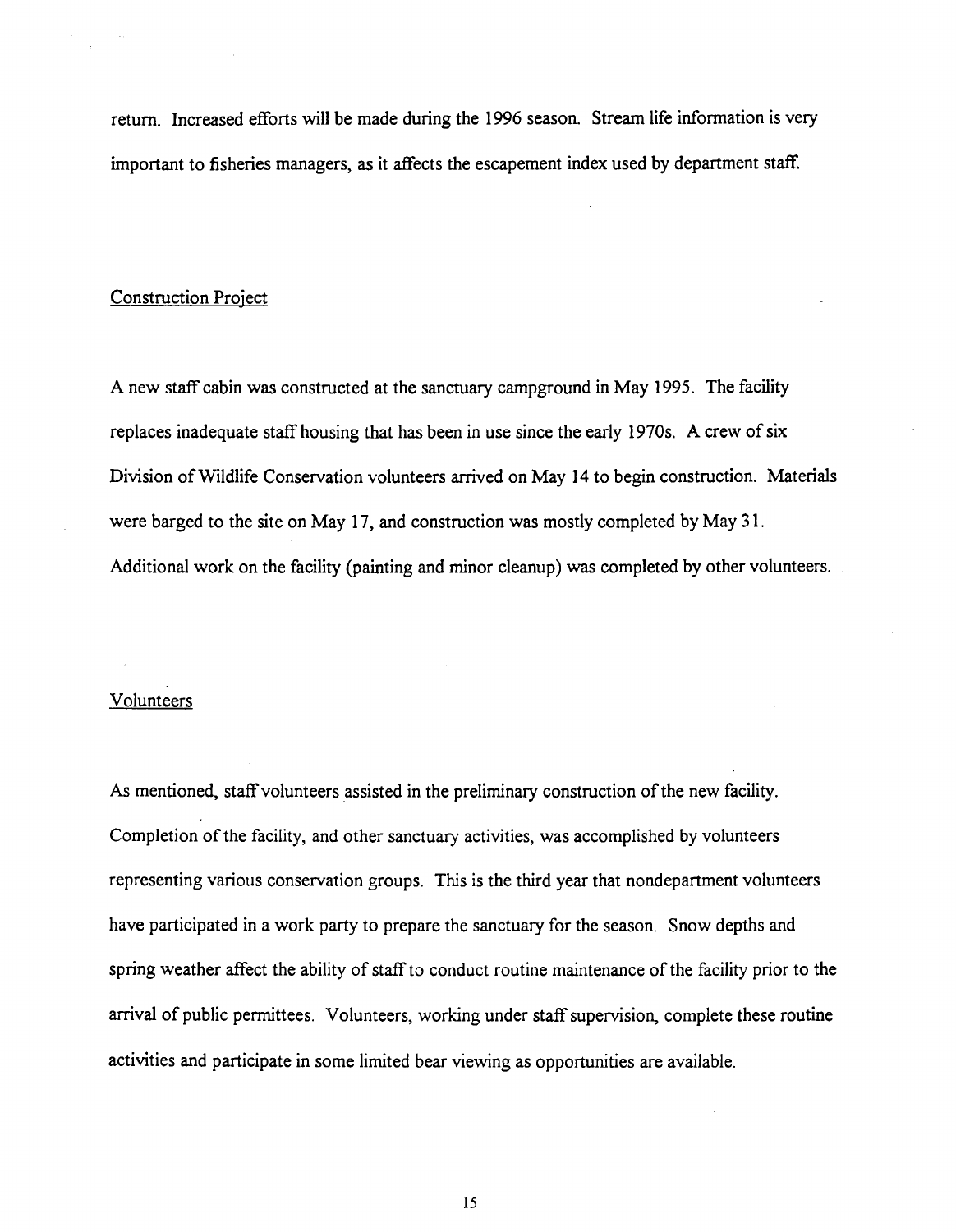# Land Use Permitting

Six permits were issued for the establishment of sport fishing guide camps on the Kamishak River within the sanctuary. These camps appear to be operating in a manner compatible with sanctuary guidelines. Reporting requirements regarding number of clients and total fish caught are typically late in arriving at the Anchorage regional office. Additional compliance monitoring will be necessary in upcoming seasons. Only two camps were erected on-site during 1995, and they were again located on the bluff away from the river to minimize damage to streamside vegetation. The additional fishing activity was done on a day-use basis only.

An additional land use issue involves the private lodge facilities at Chenik Head. These facilities were first established as tent platforms in about 1978 and have expanded considerably since then. Neither DNR nor BLM have issued permits for permanent facilities at this location. The department has provided comments to DNR stating that the trespass situation should be finalized before the state receives title to these lands. Negotiations between the state and the operator are continuing.

# Air Space Violation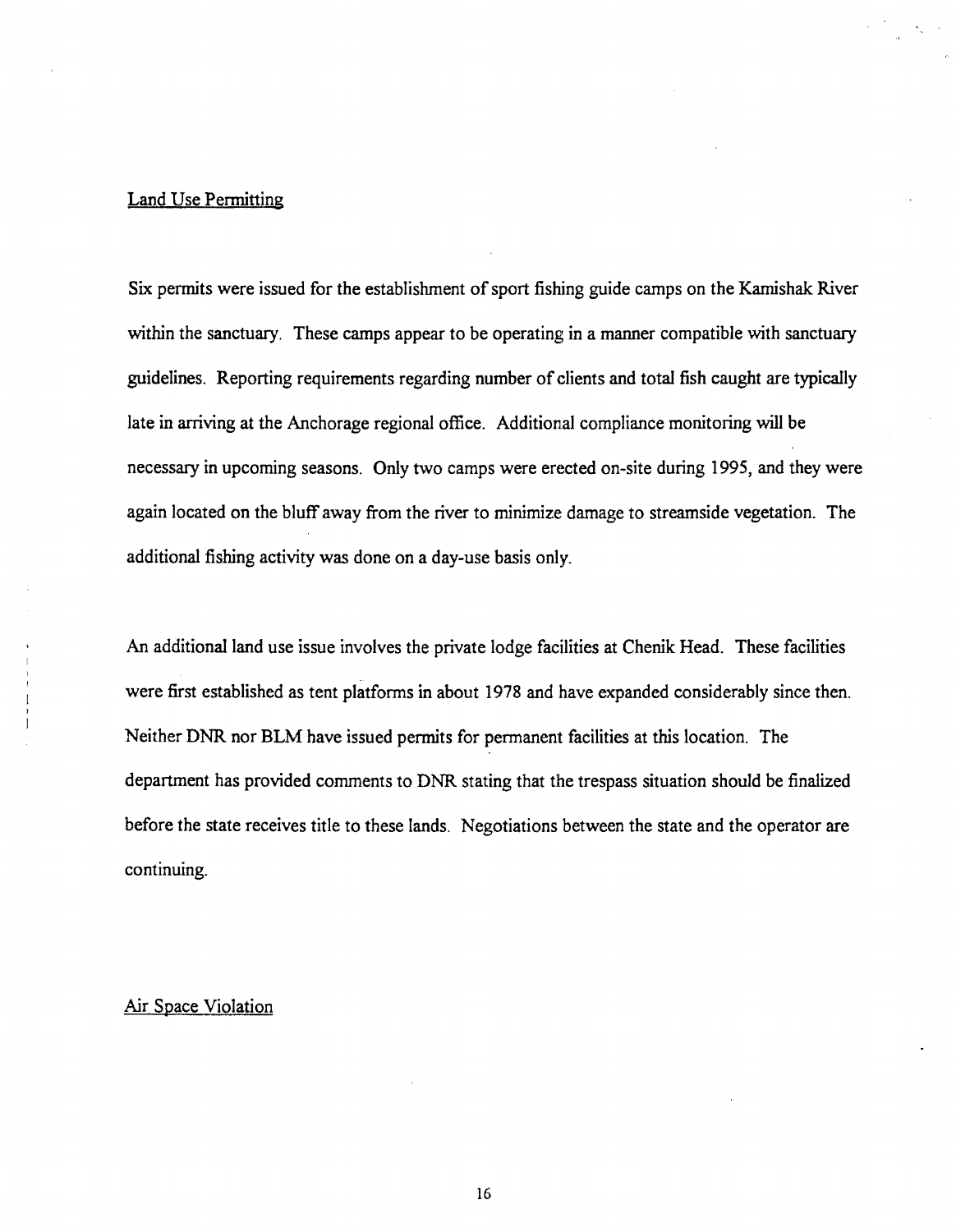The airspace immediately surrounding McNeil Falls and McNeil Cove has been placed in a special FAA airspace advisory to eliminate the possibility of low elevation aircraft flight, which could cause dangerous conditions between bears and humans at the falls.

On July 21, staff observed a DeHavilland "Otter'' aircraft making several low elevation passes over the falls and around McNeil Cove. The serial number of the aircraft was taken and provided to the FAA with information on the event. After further investigation, the FAA issued a written warning to the pilot with potential future action based on the pilot's record. The FAA and department staff considered this an appropriate response to the situation.

# Bear-Human Conflicts

There were no known adverse interactions between bears and people in the sanctuary or refuge during the 1995 field season.

À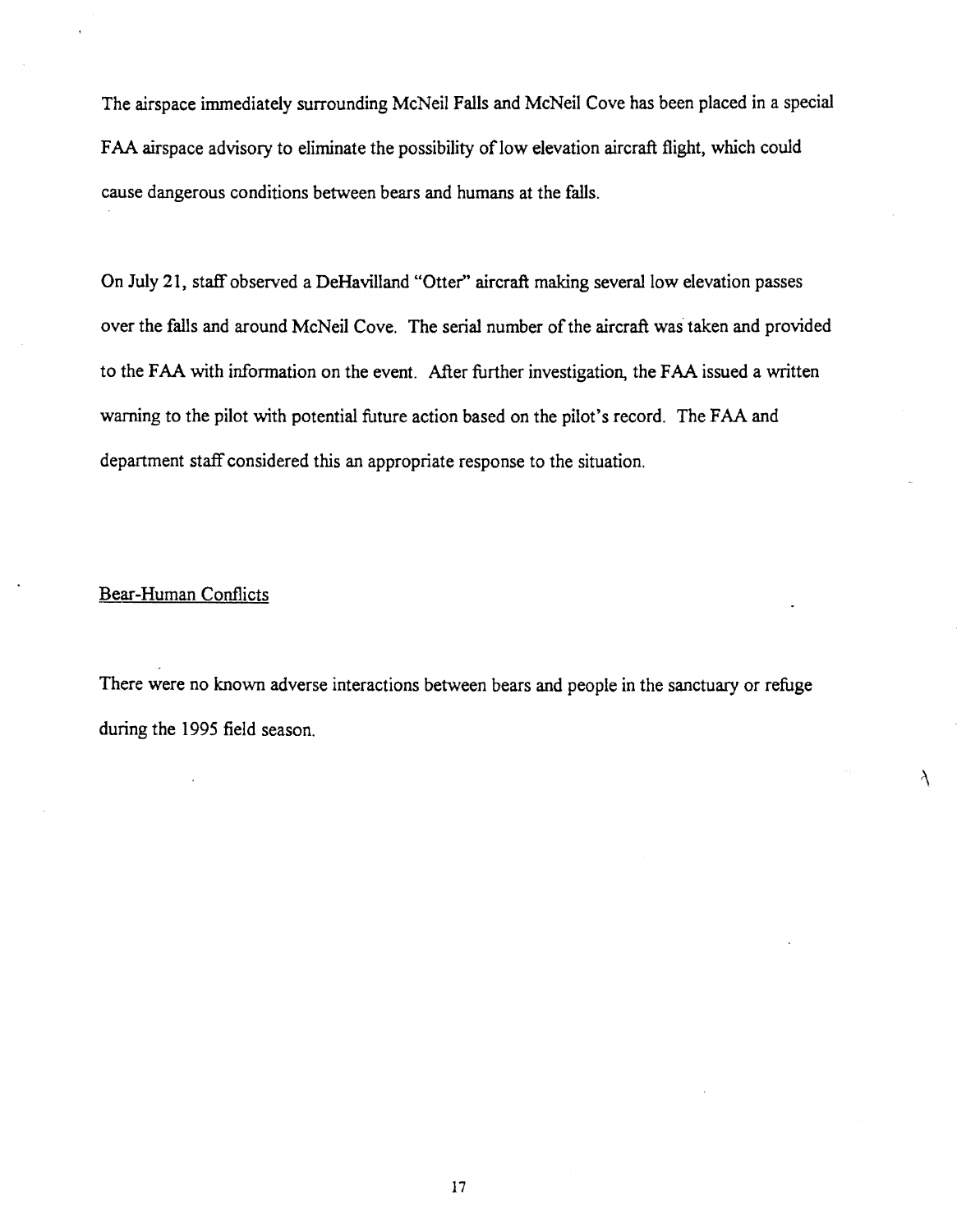

Figure 1. Prepared by ADF&G- Wildlife Conservation 11/1/95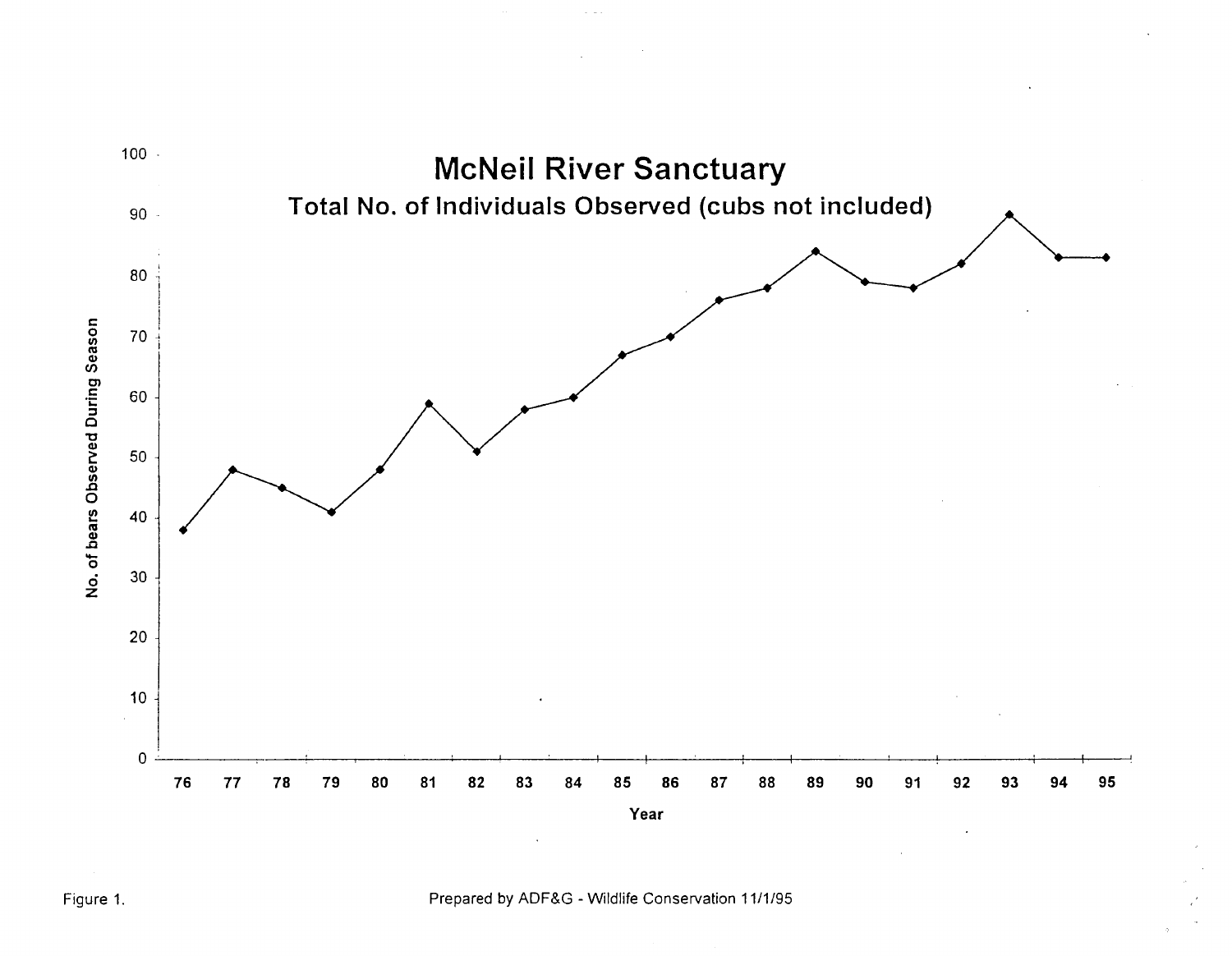|                                                        | 1976         | .77                     | '78        | $\overline{.79}$ | $^{\circ}80$ | $*31$        | 32            | $\overline{33}$ | .84      | .85                       | '86         | '87            | '88         | '89          | 90       | $\overline{91}$ | .92          | $\overline{93}$                                                       | .94           | $\overline{95}$ |
|--------------------------------------------------------|--------------|-------------------------|------------|------------------|--------------|--------------|---------------|-----------------|----------|---------------------------|-------------|----------------|-------------|--------------|----------|-----------------|--------------|-----------------------------------------------------------------------|---------------|-----------------|
| Total<br>Females<br>w/cubs                             | 9            | 10                      | 8          | 9                | 6            | 8            | 7             | $\tau$          | 9        | 16                        | 14          | 14             | 14          | 19           | 16       | 15              | 16           | $\mathbf{H}% _{t}\left( t\right) \equiv\mathbf{H}_{t}\left( t\right)$ | $\mathbf{11}$ | 14              |
| Single Adult<br>Females                                | 5.           | 8                       | 6          | 8                | 8            | 10           | 9             | 15              | 16       | $12 \,$                   | 11          | 13             | 13          | 14           | 16       | $\frac{12}{2}$  | 19           | 19                                                                    | 15            | 12              |
| Single Adult<br>Males                                  | 16           | 18                      | 18         | 19               | 23           | 26           | 20            | 22              | 22       | 27                        | 31          | 34             | 34          | 42           | 37       | 41              | 39           | 48                                                                    | 45            | 49              |
| Adult Sex<br>Unknown                                   |              | $\mathbf 0$             | $\bf o$    | $\bf{0}$         | -1           | $\bf{0}$     | $\bf{0}$      | $\bf{0}$        | 0        | 0                         | $\mathbf 0$ | $\bf{0}$       | $\mathbf 0$ | $\mathbf 0$  | 0        | 0               | $\bf{0}$     | 0                                                                     | $\bf{0}$      | 0               |
| <b>Total Adults</b>                                    | 31           | 36                      | 32         | 36               | 38           | 44           | 36            | 44              | 47       | 55                        | 56          | 61             | 61          | 75           | 69       | 68              | 74           | 78                                                                    | 71            | 75              |
| SubAdult<br>Females                                    | 4            | $\overline{\mathbf{3}}$ | $\ddot{4}$ | $\mathbf{2}$     | 6            | 9            | $\mathbf{11}$ | 9               | 8        | $\boldsymbol{\mathsf{2}}$ | 7           | $\overline{7}$ | 9           | 4            | 5.       | 6               | 6            | 8                                                                     | 9             | 3               |
| SubAdult<br>Males                                      | $\bf{0}$     | 5                       | 4          | $\bf{0}$         | $\mathbf 0$  |              |               | 4               | 5        | 10                        | 7           | 8              | 8           | 5            | 5        |                 | $\mathbf{z}$ |                                                                       | 3             | 5.              |
| SubAdult<br>Sex<br>Unknown                             | $\mathbf{3}$ | 4                       | 5          | $\overline{3}$   | 4            | $\mathbf{5}$ | 3             | $\mathbf{1}$    | $\bf{0}$ | $\bf{0}$                  | $\bf{0}$    | $\bf{0}$       | 0           | $\mathbf{0}$ | $\bf{0}$ | 0               | $\bf{0}$     | 0                                                                     | $\mathbf 0$   | $\bf{0}$        |
| Total Sub-<br>Adults+                                  | $\tau$       | 12 <sup>d</sup>         | 13         | 5                | 10           | 15           | 15            | 14              | 13       | 12                        | 14          | 15             | 17          | 9            | $10\,$   | 10              | 8            | 12                                                                    | $12 \,$       | 8               |
| <b>Total Adults</b><br>and Sub-<br>Adults <sup>*</sup> | 38           | 48                      | 45         | 41               | 48           | 59           | 51            | 58              | 60       | 67                        | 70          | 76             | ${\bf 78}$  | 84           | 79       | 78              | 82           | 90                                                                    | 83            | 83              |
| <b>Total Cubs</b>                                      | 20           | 21                      | 20         | 17               | 12           | 14           | 16            | 12              | 17       | ${\bf 28}$                | 26          | 30             | 31          | 42           | 34       | 30              | 31           | 24                                                                    | 22            | 25              |
| <b>Total Bears</b>                                     | 58           | 69                      | 65         | 58               | 60           | 73           | 67            | 70              | 77       | 95                        | 96          | 106            | 109         | 126          | 113      | 108             | 113          | 114                                                                   | 105           | 108             |

Table 1. Sex and age composition of brown bears at McNeil River State Game Sanctuary: 1976-1995

 $\sim$ 

 $\sim$ 

 $\sim 10^7$ 

<sup>•</sup> -- defined as 5.5 years old and younger from 1977 through the present

• Only the bears that are recognizable as individuals and given names are included. Hence these ligures represent minimum number ofbears present at the sanctuary.

 $\mathcal{A}$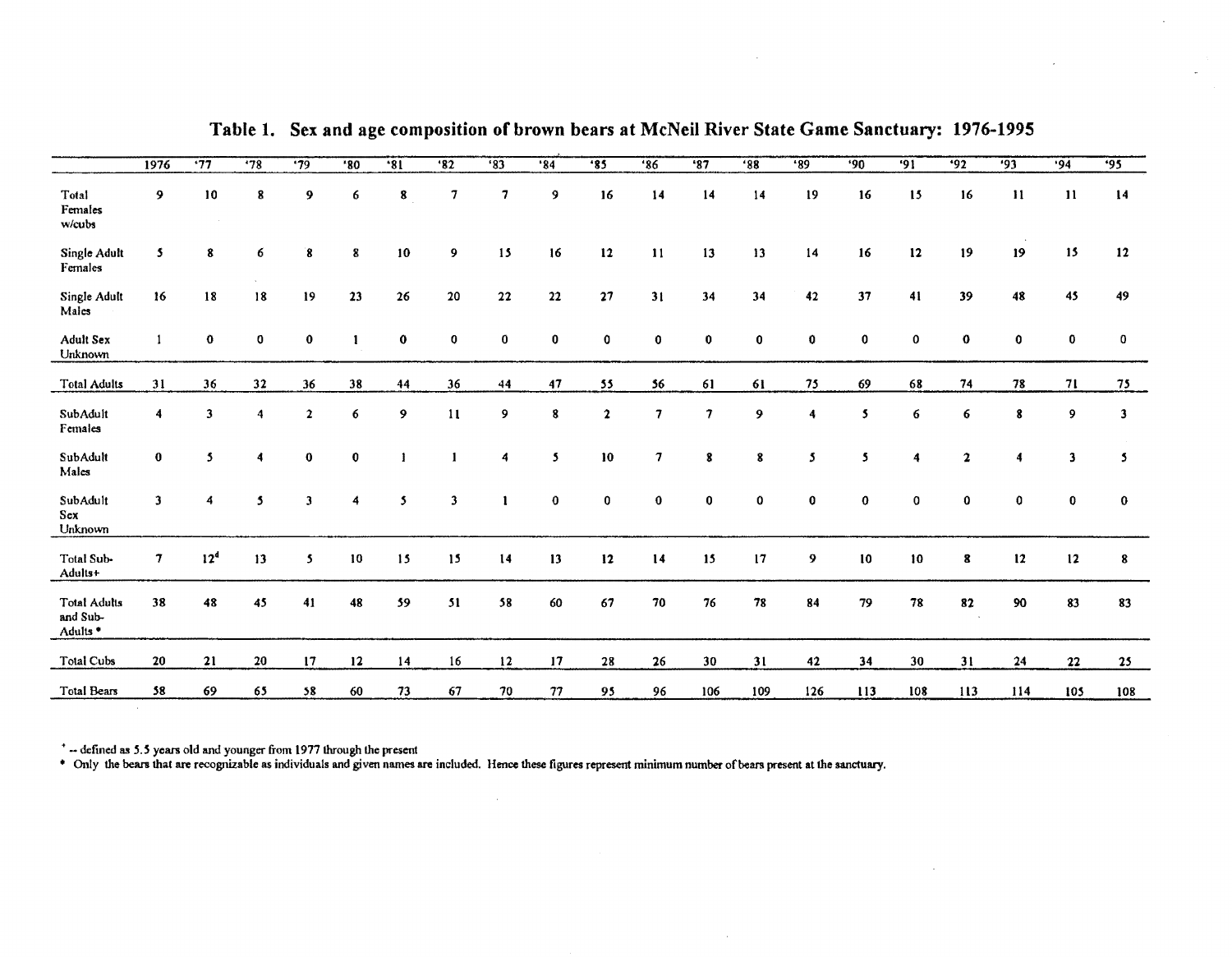|      | McNeil Falls |      |       | Lower McNeil River |              |                | Mikfik Creek |      |       | All other areas<br>(flats, bluffs, etc.) |      |       | <b>Total Bear</b><br>Use |      |       |
|------|--------------|------|-------|--------------------|--------------|----------------|--------------|------|-------|------------------------------------------|------|-------|--------------------------|------|-------|
|      | adult/       | all  | Total | adult/             | all          | Total          | adult/       | all  | Total | adult/                                   | all  | Total | adult/                   | all  | Total |
|      | sub-ad       | cubs |       | sub-ad             | cubs         |                | sub-ad       | cubs |       | sub-ad                                   | cubs |       | sub-ad                   | cubs |       |
| 1980 | 709          | 140  | 849   | 14                 | 15           | 29             | 46           | 21   | 37    | 162                                      | 56   | 218   | 924                      | 218  | 1142  |
| 1981 | 878          | 224  | 1102  |                    |              |                | 18           | 21   | 39    | 77                                       | 63   | 140   | 973                      | 308  | 1281  |
| 1982 | 925          | 142  | 1067  | 21                 | 9            | 30             | 28           | 2    | 30    | 83                                       | 33   | 116   | 1054                     | 186  | 1241  |
| 1983 | 926          | 172  | 1098  | $\bullet$          |              | $\blacksquare$ | 8            | 0    | 8     | 100                                      | 41   | 141   | 1032                     | 213  | 1245  |
| 1984 | 1218         | 274  | 1492  | 50                 | 9            | 59             | 43           | 0    | 43    | 123                                      | 39   | 162   | 1432                     | 322  | 1754  |
| 1985 | 1514         | 451  | 1965  | 37                 | 31           | 68             | 150          | 56   | 206   | 195                                      | 100  | 295   | 1888                     | 642  | 2530  |
| 1986 | 1649.        | 494  | 2143  | 34                 | 42           | 76             | 192          | 126  | 318   | 214                                      | 172  | 386   | 2061                     | 825  | 2886  |
| 1987 | 1723         | 465  | 2188  | 9                  | 12           | 21             | 235          | 86   | 321   | 161                                      | 152  | 313   | 2126                     | 715  | 2841  |
| 1988 | 1515         | 417  | 1932  | 30                 | 40           | 70             | 201          | 28   | 229   | 142                                      | 48   | 190   | 1873                     | 524  | 2397  |
| 1989 | 1863         | 699  | 2562  | 119                | 80           | 199            | 156          | 71   | 227   | 174                                      | 189  | 363   | 2300                     | 1032 | 3332  |
| 1990 | 1606         | 551  | 2157  | 76                 | 57           | 133            | 229          | 159  | 388   | 264                                      | 251  | 515   | 2089                     | 936  | 3025  |
| 1991 | 1393         | 388  | 1781  |                    | $\mathbf{0}$ |                | 428          | 120  | 548   | 246                                      | 138  | 384   | 2039                     | 631  | 2671  |
| 1992 | 1510         | 480  | 1990  | 3                  | 6            | 9              | 385          | 115  | 500   | 178                                      | 139  | 317   | 2075                     | 738  | 2813  |
| 1993 | 1240         | 86   | 1326  | 94                 | 57           | 151            | 234          | 26   | 260   | 358                                      | 164  | 522   | 1921                     | 227  | 2248  |
| 1994 | 1165         | 125  | 1290  | 95                 | 59           | 154            | 212          | 29   | 241   | 208                                      | 103  | 311   | 1661                     | 307  | 1968  |
| 1995 | 1137         | 147  | 1284  | 113                | 64           | 177            | 229          | 6    | 235   | 298                                      | 120  | 418   | 1741                     | 329  | 2070  |

## Table 2. McNeil River State Game Sanctuary Bear use totals for June, July, and August. (Does not include May or Sept. use)

Each time a recognizable bear is seen in an area of the sanctuary, it is counted as one bear use day for that area. Hence if 10 different bears are seen at McNeil falls 10 days in a row, that equals 100 bear use days for McNeil falls. The total bears column may be less than the sum of the first four columns if a bear is counted using more than one area in the same day. Bears are noted opportunistically and figures reflect not only actual bear use but to some degree the amount of time spent viewing.

• McNeil falls sightings are made from the viewing pad and include any recognizable bear no matter where it is or how far down stream it is.

• Lower McNeil River sightings are made from the mouth of McNeil River, generally from Enders Island. Viewing occurs here in mid to late August after bear activity ceases at McNeil falls. Little or not time was spent viewing here from 1980-1983.

Mikfik Creek is defined as the area up creek from the last area of tidal influence, including the area referred to as the "riffles".

• All other areas includes anywhere in McNeil cove that is not included in the first three categories. This includes the sedge flats, beach, by camp, or on any of the bluff areas. Through the years notations of bear use in these areas has been very casual as very little time comparativley is spent systematically bear watching away from the first three areas.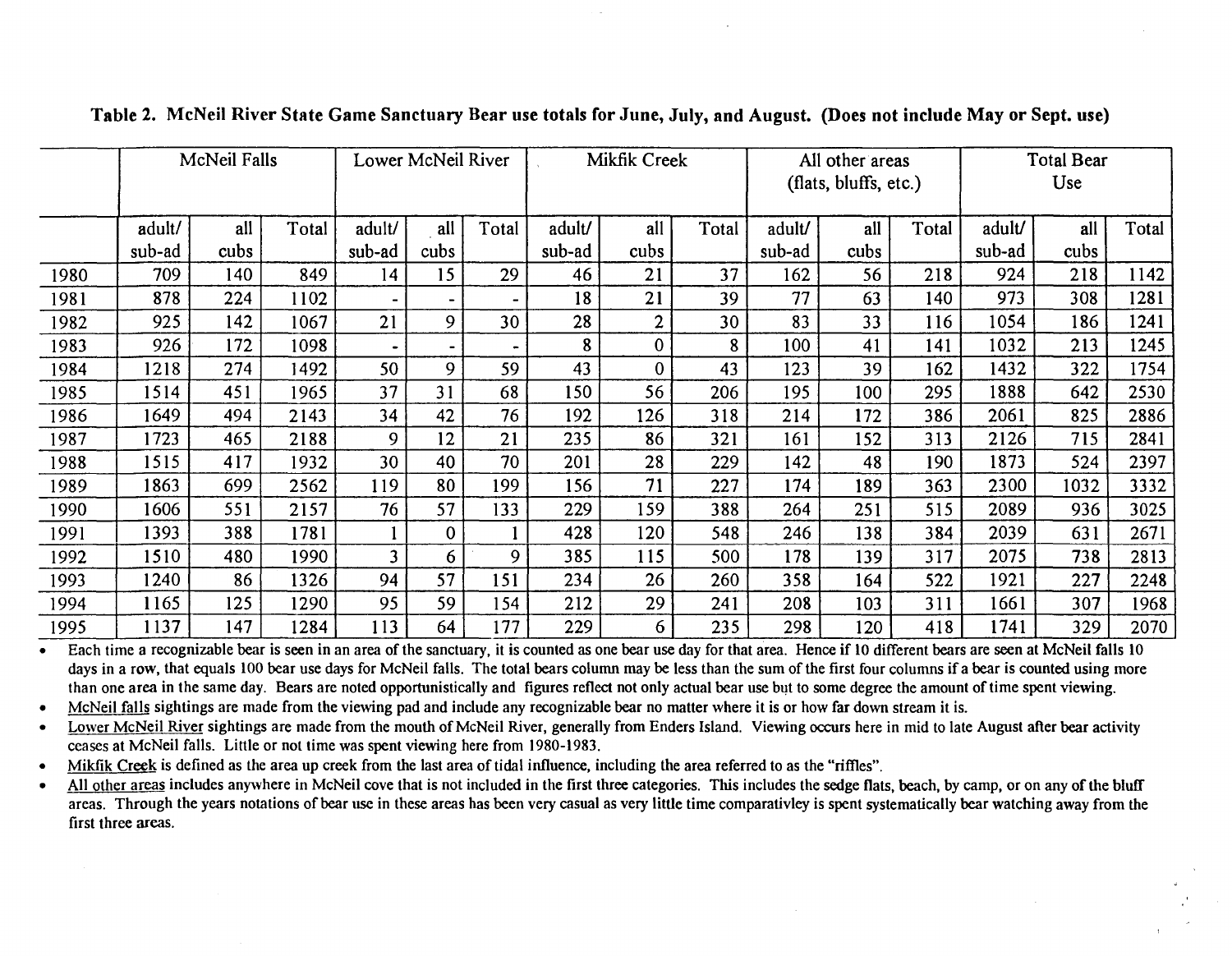

One-Sided Control Chart for Maximum Daily Bear Counts

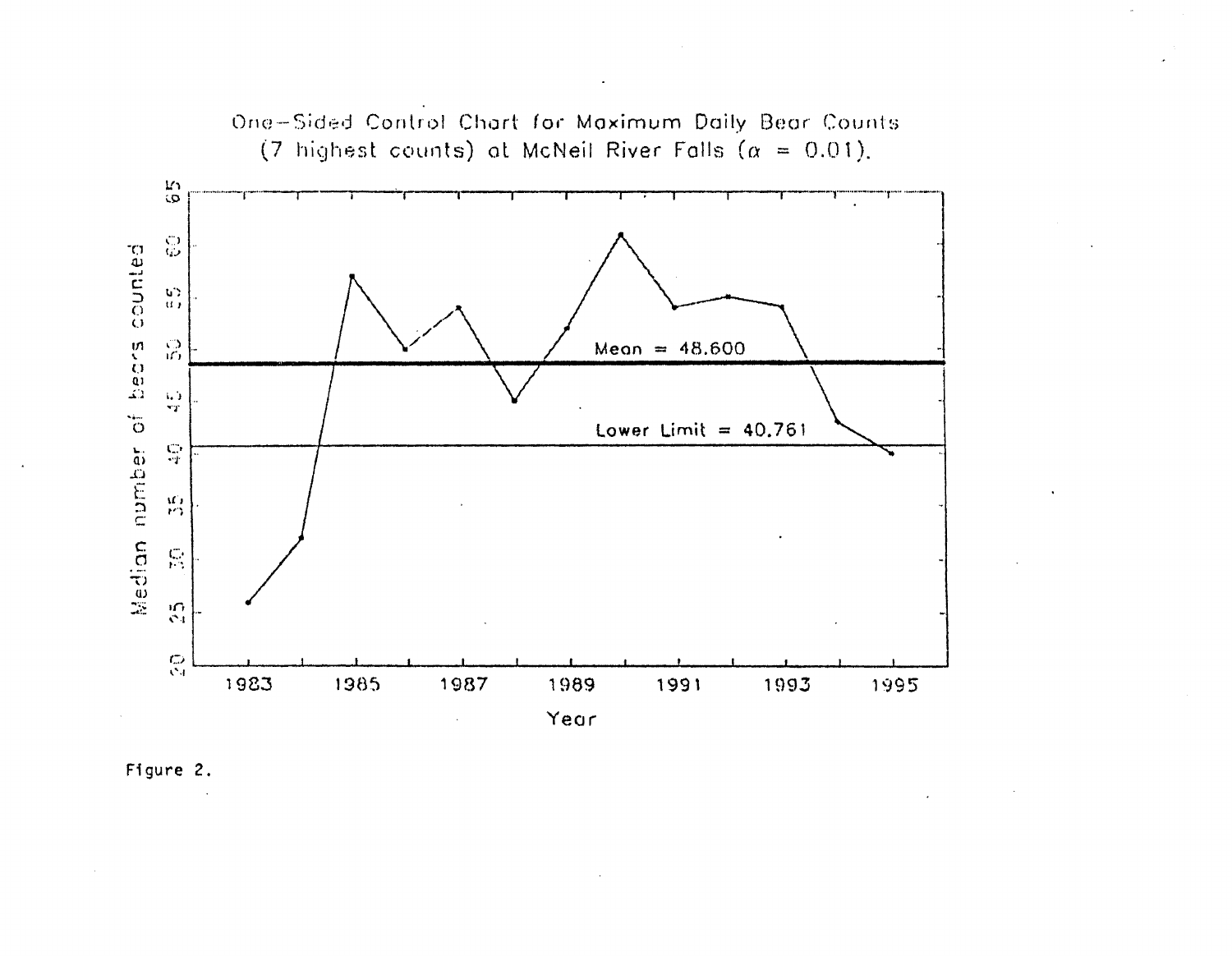|                                                                                                      | 1989*           | 1990 <sup>*</sup> | $1991^{5}$      | $1992^c$         | $1993^{d}$      | $1994^{\frac{1}{4}}$ | 1995 <sup>d</sup> |
|------------------------------------------------------------------------------------------------------|-----------------|-------------------|-----------------|------------------|-----------------|----------------------|-------------------|
| June 7-30 (24 days)                                                                                  | 7.4             | 8.3               | $10.7^\circ$    | 8.9 <sup>e</sup> | 8.5             | 8.0                  | 9.0               |
| x permits used daily<br>% with regular permit                                                        | $\mathbf 0$     | $\mathbf{0}$      | $\bf{0}$        | $\mathbf 0$      | 74              | 76                   | 82                |
| % with standby permit                                                                                | 100             | 100               | 100             | 100              | 26              | 24                   | 18                |
| Total visitors                                                                                       | 59              | 89                | 82              | 82               | 64              | 69                   | 63                |
| x daily visitors in sanctuary <sup>f</sup>                                                           | 9.3             | 15.5              | 17.9            | 14.2             | 13.0            | 12.2                 | 13.9              |
| x overnight visitors at campground                                                                   | 7.3             | 12.6              | 15.0            | 11.4             | 10.9            | 9.8                  | 11.6              |
| July/August 1-25 (56 days)<br>x permits used daily<br>% with regular permit<br>% with standby permit | 8.7<br>60<br>40 | 9.4<br>62<br>38   | 9.4<br>76<br>24 | 8.5<br>74<br>26  | 9.2<br>67<br>33 | 8.6<br>79<br>21      | 8.5<br>83<br>17   |
| Total visitors                                                                                       | 205             | 210               | 167             | 158              | 161             | 159                  | 149               |
| $x$ daily visitors in sanctuary <sup><math>f</math></sup>                                            | 17.1            | 19.3              | 17.1            | 15.1             | 14.6            | 14.1                 | 13.2              |
| x overnight visitors at campground                                                                   | 13.9            | 15.4              | 13.9            | 12.1             | 11.5            | 11.1                 | 10.3              |

# Table 3. Visitor use comparisons McNeil River State Game Sanctuary

 $<sup>a</sup>$  = No limit on standbys or camp limits</sup>

 $\mathbf{b}$  = First-come, first-served, for standbys with no camp limit

 $f =$  First-come, first-served for standbys, camp limit of 15

 $\sigma$  = All permits (regular and standby) by lottery including June  $\epsilon$  = Unlimited permits prior to June 15, then 10/day

 $\ddot{\phantom{1}}$ 

 $r =$  Includes all visitors (Those who flew out as well as those who stayed overnight)